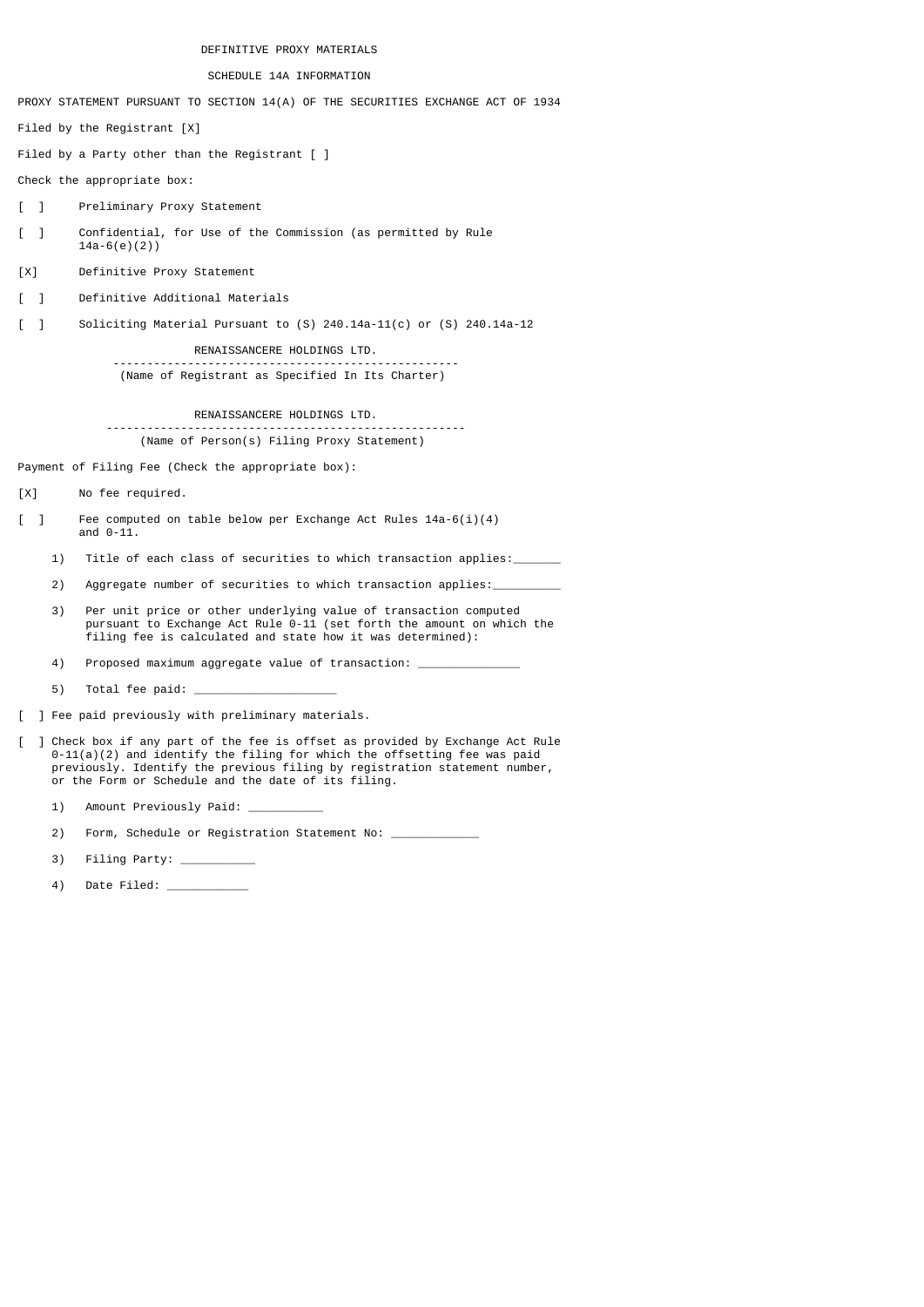### RENAISSANCERE HOLDINGS LTD. RENAISSANCE HOUSE, 8-12 EAST BROADWAY PEMBROKE HM 19 BERMUDA

 NOTICE OF SPECIAL GENERAL MEETING OF SHAREHOLDERS TO BE HELD ON DECEMBER 23, 1996

To the Shareholders of RenaissanceRe Holdings Ltd.:

 Notice is hereby given that a Special General Meeting of Shareholders (the "Special Meeting") of RenaissanceRe Holdings Ltd. (the "Company") will be held at Renaissance House, 8-12 East Broadway, Pembroke, Bermuda on December 23, 1996 at 10:00 a.m. Atlantic standard time for the following purposes:

- 1. To consider, and if thought fit, approve an amendment to the Amended and Restated Bye-laws of the Company (the "Bye-laws") creating by redesignation of the authorized share capital of the Company and setting forth the rights and preferences of two new series of capital shares of the Company consisting of (i) 16,789,776 shares of Diluted Voting Class I Common Shares, \$1.00 par value per share (the "Diluted Voting I Shares"), and (ii) 1,639,641 shares of Diluted Voting Class II Common Shares, \$1.00 par value per share (the "Diluted Voting II Shares" and, together with the Diluted Voting I Shares, the "Diluted Voting Shares"), which will be issued pursuant to the approval of the Board of Directors of the Company (the "Board") to certain shareholders of the Company in exchange for an equal number of common shares, \$1.00 par value per share (the "Full Voting Common Shares" and, together with the Diluted Voting Shares, the "Common Shares"), of the Company held by such shareholders on a one-for-one basis (the "Recapitalization");
- 2. To consider, and if thought fit, approve amendments to the Bye-laws (x) reducing the requisite affirmative vote at an annual or special general meeting of the Company's shareholders, from at least 66-2/3% of the issued and outstanding capital shares of the Company in order to approve (A) an amalgamation or reorganization of the Company; (B) an acquisition or disposition of all or substantially all of the Company's assets; (C) a liquidation, dissolution or winding up of the Company; or (D) an amendment to or repeal of such Bye-law, to (i) the affirmative vote of a majority of all issued and outstanding capital shares of the Company in order to approve such item (A), and (ii) the affirmative vote of a majority of the voting rights attached to all issued and outstanding Common Shares in order to approve such items (B), (C) and (D), (y) reducing the quorum requirement relating to shareholder votes contemplated by Bye-law 43(b); and (z) providing that the Board shall, with respect to any matter required to be submitted to a vote of the shareholders of the Company's wholly-owned subsidiary, Renaissance Reinsurance Ltd. ("Renaissance Reinsurance"), be required to submit a proposal relating to such matters to the shareholders of the Company and shall vote all the shares of Renaissance Reinsurance owned by the Company in accordance with and proportional to such vote of the Company's shareholders;
	- 3. To consider, and if thought fit, increase the size of the Board from nine members to eleven members and to authorize the Board to fill the vacancies created thereby without further shareholder action; and
	- 4. To act upon such other business as may properly come before the Special Meeting.

 The Board presently consists of eight directors and one vacancy. If the requisite shareholder approval at the Special Meeting of each of the Proposals listed above is received and the Recapitalization is consummated on or prior to December 31, 1996, the Board will appoint three additional individuals to fill the existing vacancies on the Board and to serve as directors of the Company (the "Nominees") until the Company's 1997 Annual General Meeting of Shareholders or until their successors are duly elected and qualified. For further information with respect to the Nominees, see "DIRECTORS, OFFICERS AND NOMINEES OF THE COMPANY--Nominees" in the accompanying Proxy Statement.

 All shareholders of record at the close of business on December 9, 1996 are entitled to notice of, and to vote at, the Special Meeting.

 TO ENSURE THAT YOUR SHARES ARE REPRESENTED, YOU ARE URGED TO PLEASE FILL IN, SIGN, DATE AND RETURN THE ENCLOSED PROXY CARD PROMPTLY IN THE ENCLOSED POSTAGE PAID ENVELOPE. YOU MAY REVOKE YOUR PROXY AT ANY TIME BEFORE IT IS VOTED AT THE SPECIAL MEETING. IF YOU ATTEND THE SPECIAL MEETING, YOU MAY VOTE YOUR SHARES IN PERSON.

 PLEASE DATE THE ENCLOSED PROXY CARD AND SIGN IT EXACTLY AS YOUR NAME APPEARS ON THE PROXY CARD.

By order of the Board of Directors,

JAMES N. STANARD<br>Chairman of the Chairman of the Board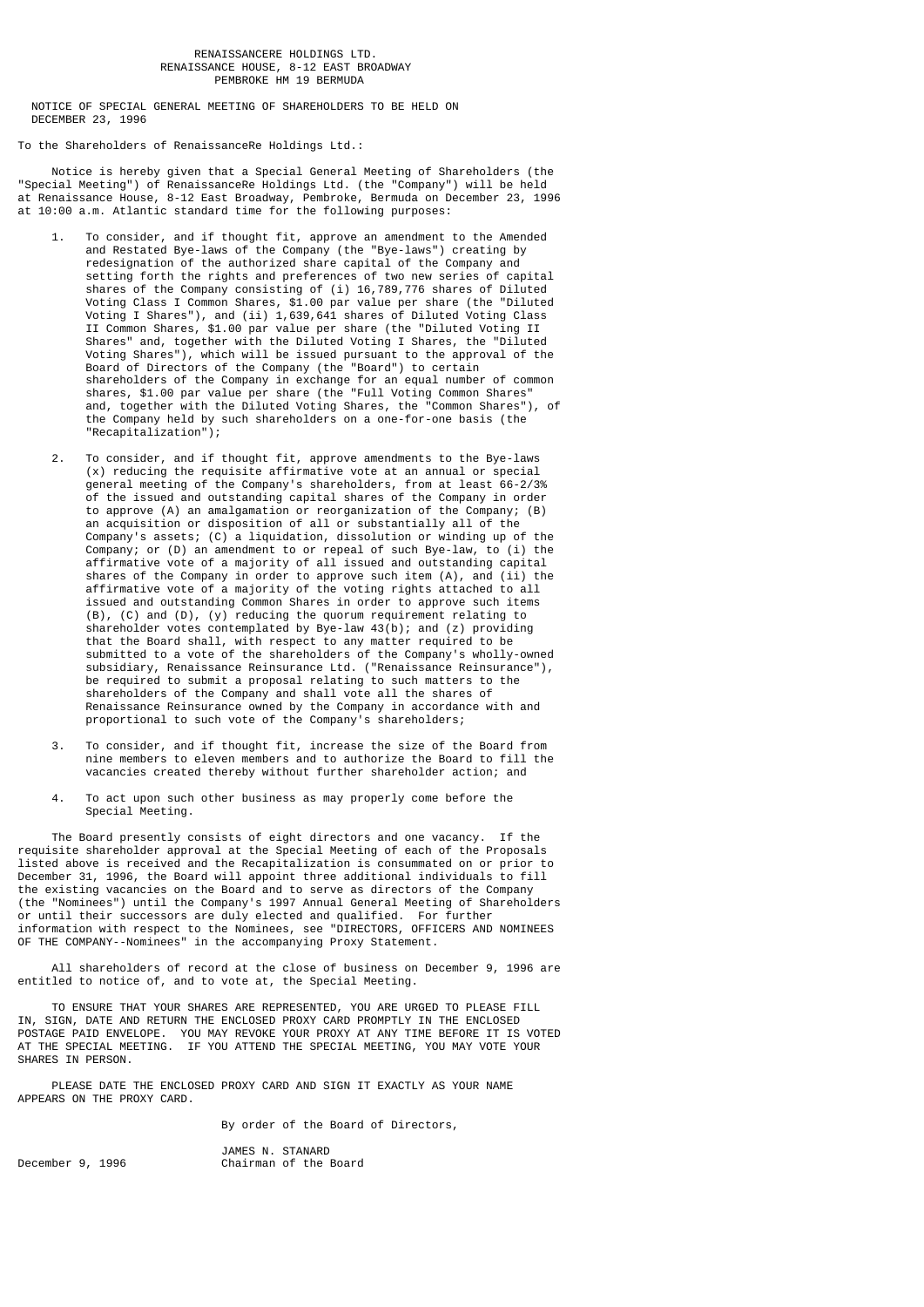#### DEFINITIVE PROXY MATERIALS

 RENAISSANCERE HOLDINGS LTD. RENAISSANCE HOUSE 8-12 EAST BROADWAY PEMBROKE HM 19 BERMUDA

 SPECIAL GENERAL MEETING OF SHAREHOLDERS DECEMBER 23, 1996

\_\_\_\_\_\_\_\_\_\_\_\_

\_\_\_\_\_\_\_\_\_\_\_\_

# GENERAL INFORMATION

 This Proxy Statement is furnished in connection with the solicitation of proxies on behalf of the Board of Directors (the "Board") of RenaissanceRe Holdings Ltd. (the "Company") to be voted at the Special Meeting to be held at Renaissance House, 8-12 East Broadway, Pembroke, Bermuda on December 23, 1996 at 10:00 a.m. Atlantic standard time, or any adjournment thereof. This Proxy Statement, the Notice of Special Meeting and the accompanying form of proxy are being first mailed to shareholders of the Company on or about December 9, 1996.

 At the Special Meeting, shareholders will be asked to consider, and if thought fit, (1) approve an amendment to the Amended and Restated Bye-laws of the Company (the "Bye-laws") creating by redesignation of the authorized share capital of the Company and setting forth the rights and preferences of two new series of capital shares of the Company (the "New Shares Proposal") consisting of 16,789,776 shares of Diluted Voting Class I Common Shares, \$1.00 par value per share (the "Diluted Voting I Shares"), and 1,639,641 shares of Diluted Voting Class II Common Shares, \$1.00 par value per share (the "Diluted Voting II Shares" and, together with the Diluted Voting I Shares, the "Diluted Voting Shares"), which will be issued pursuant to the approval of the Board to certain shareholders of the Company in exchange for an equal number of the Company's common shares, par value \$1.00 per share (the "Full Voting Common Shares" and, together with the Diluted Voting Shares, the "Common Shares"), held by such shareholders on a one-for-one basis (the "Recapitalization"); (2) approve amendments to the Bye-laws (the "Voting Proposal") (x) reducing the requisite affirmative vote at an annual or special general meeting of the Company's shareholders, from at least 66-2/3% of the issued and outstanding capital shares of the Company in order to approve (A) an amalgamation or reorganization of the Company; (B) an acquisition or disposition of all or substantially all of the Company's assets; (C) a liquidation, dissolution or winding up of the Company; or (D) an amendment to or repeal of such Bye-law, to (i) the affirmative vote of a majority of all issued and outstanding capital shares of the Company in order to approve such item (A), and (ii) the affirmative vote of a majority of the voting rights attached to all issued and outstanding Common Shares in order to approve such items (B), (C) and (D), (y) reducing the quorum requirement relating to shareholder votes contemplated by Bye-law 43(b); and (z) providing that the Board shall, with respect to any matter required to be submitted to a vote of the shareholders of the Company's wholly-owned subsidiary, Renaissance Reinsurance Ltd. ("Renaissance Reinsurance"), be required to submit a proposal relating to such matters to the shareholders of the Company and shall vote all the shares of Renaissance Reinsurance owned by the Company in accordance with and proportional to such vote of the Company's shareholders; and (3) increase the size of the Board from nine members to eleven members (the "Board Proposal") and authorize the Board to fill the vacancies created thereby without further shareholder action. The New Shares Proposal, the Voting Proposal and the Board Proposal are collectively referred to in this Proxy Statement as the "Proposals."

 The Board presently consists of eight directors and one vacancy. If the requisite shareholder approval at the Special Meeting of each of the Proposals is received and the Recapitalization is consummated, the Board will appoint three individuals to fill the existing vacancies on the Board and to serve as directors of the Company (the "Nominees") until the Company's 1997 Annual General Meeting of Shareholders (the "1997 Annual Meeting") or until their successors are duly elected and qualified. Subject to such shareholder approval, the Company presently expects that the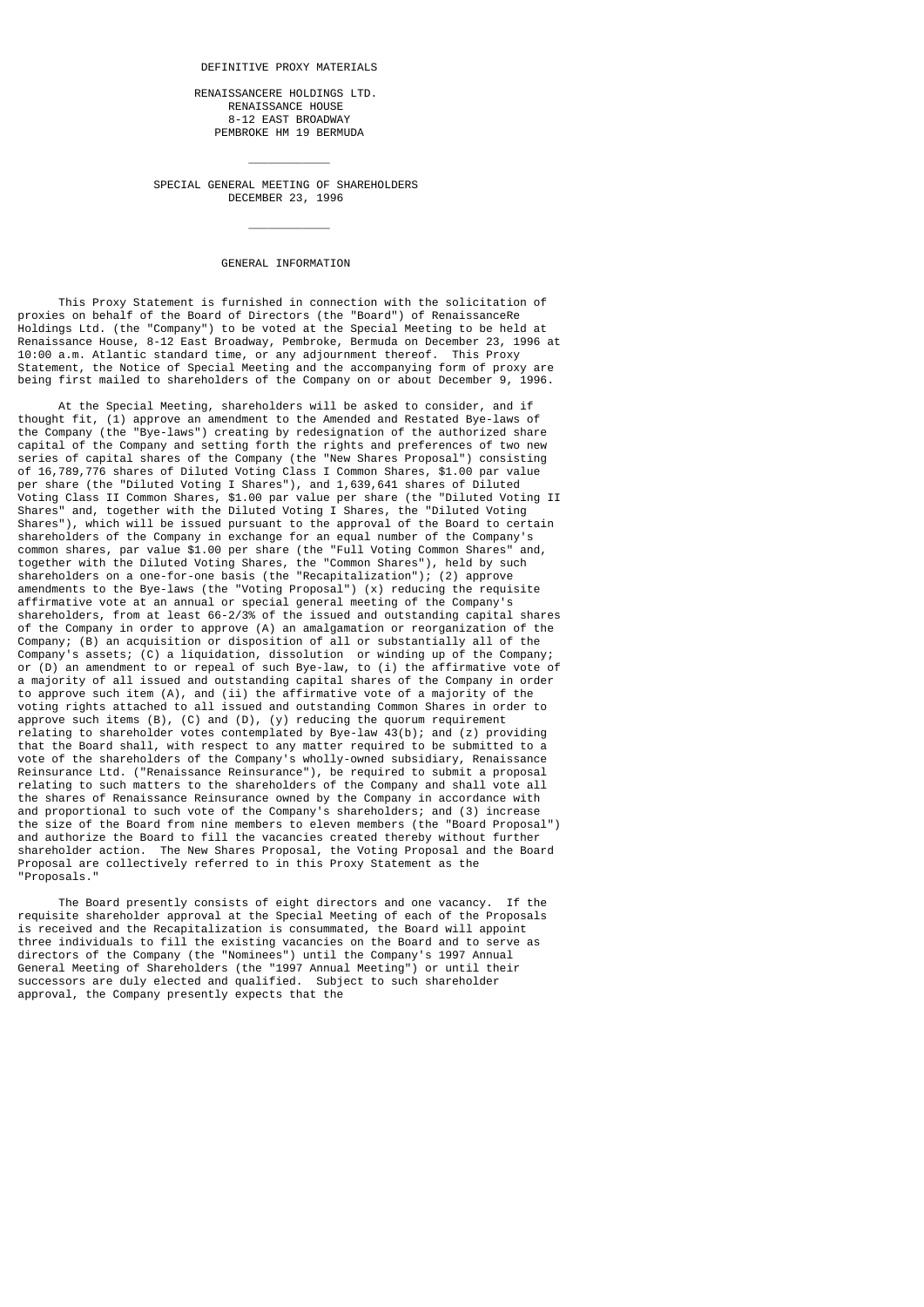Recapitalization will be consummated and the Nominees will commence serving on the Board prior to December 31, 1996. For further information with respect to<br>the Nominees see "DIRECIORS, OFFICERS AND NOMINEES OF THE COMPANY--Nominees" in the Nominees, see "DIRECTORS, OFFICERS AND NOMINEES OF THE COMPANY--Nominees" this Proxy Statement. Shareholders may also be asked to consider and take action with respect to such other matters as may properly come before the Special Meeting.

 As of December 9, 1996, the record date for the determination of persons entitled to receive notice of, and to vote at, the Special Meeting, there were 25,615,977 Full Voting Common Shares outstanding. Each Full Voting Common Share is entitled to one vote on each matter to be voted upon by the shareholders at the Special Meeting. The presence, in person or by proxy, of holders of (i) more than 50%, with respect to the New Shares Proposal and the Board Proposal, and (ii) of at least 66-2/3%, with respect to the Voting Proposal, of the Common Shares outstanding and entitled to vote on the matters to be considered at the Special Meeting is required to constitute a quorum for the transaction of business at the Special Meeting.

 The New Shares Proposal and the Board Proposal must be approved by the affirmative vote of a majority of votes cast, in person or by proxy, at the Special Meeting. The Voting Proposal must be approved by the affirmative vote at the Special Meeting of at least 66-2/3% of the Full Voting Common Shares outstanding. A hand vote will be taken unless shareholders request a poll pursuant to the Bye-laws. Warburg, Pincus Investors L.P. ("WPI"), GE Investment Private Placement Partners I, Limited Partnership ("GEIPPPI"), the Trustees of General Electric Pension Trust ("GEPT"), and United States Fidelity & Guaranty Company ("USF&G") (collectively, the "Founding Institutional Investors") have each informed the Company that they intend to vote their Full Voting Common Shares, representing in the aggregate sufficient voting power to approve each of the Proposals to be acted on at the Special Meeting, in favor of such Proposals. THEREFORE, APPROVAL OF EACH PROPOSAL DESCRIBED HEREIN AT THE SPECIAL MEETING IS ASSURED.

## SOLICITATION AND REVOCATION

 PROXIES IN THE FORM ENCLOSED ARE BEING SOLICITED BY, OR ON BEHALF OF, THE BOARD OF DIRECTORS OF THE COMPANY. THE PERSONS NAMED IN THE FORM OF PROXY HAVE BEEN DESIGNATED AS PROXIES BY THE BOARD OF DIRECTORS. Such persons designated as proxies are officers of the Company. Any shareholder desiring to appoint another person to represent him or her at the Special Meeting may do so either by inserting such person's name in the blank space provided on the accompanying form of proxy, or by completing another form of proxy and, in either case, delivering the completed proxy to the Secretary of the Company at the address indicated above, before the time of the Special Meeting. It is the responsibility of the shareholder appointing such other person to represent him or her to inform such person of this appointment.

 All Full Voting Common Shares represented by properly executed proxies which are returned and not revoked will be voted in accordance with the instructions, if any, given thereon. If no instructions are provided in an executed proxy, it will be voted (1) FOR the New Shares Proposal, (2) FOR the Voting Proposal and (3) FOR the Board Proposal, and in accordance with the proxyholder's best judgment as to any other business raised at the Special Meeting. If a shareholder appoints a person other than the persons named If a shareholder appoints a person other than the persons named in the enclosed form of proxy to represent him or her, such person will vote the shares in respect of which he or she is appointed proxyholder in accordance with the directions of the shareholder appointing him or her. Abstentions and broker non-votes will not be counted with regard to approval of the proposals with respect to which they are not voted. Any shareholder who executes a proxy may revoke it at any time before it is voted by delivering to the Secretary of the Company a written or oral statement revoking such proxy, by executing and delivering a later dated proxy, or by voting in person at the Special Meeting. Attendance at the Special Meeting by a shareholder who has executed and delivered a proxy to the Company shall not in and of itself constitute a revocation of such proxy.

 The Company will bear its own cost of the solicitation of proxies. Proxies will be solicited initially by mail. Further solicitation may be made by directors, officers and employees of the Company personally, by telephone or otherwise, but such persons will not be specifically compensated for such services. The Company also intends to make, through bankers, brokers or other persons, a solicitation of proxies of beneficial holders of the Common Shares. Upon request, the Company will reimburse brokers, dealers, banks or similar entities acting as nominees for reasonable expenses incurred in forwarding copies of the proxy materials relating to the Special Meeting to the beneficial owners of Full Voting Common Shares which such persons hold of record.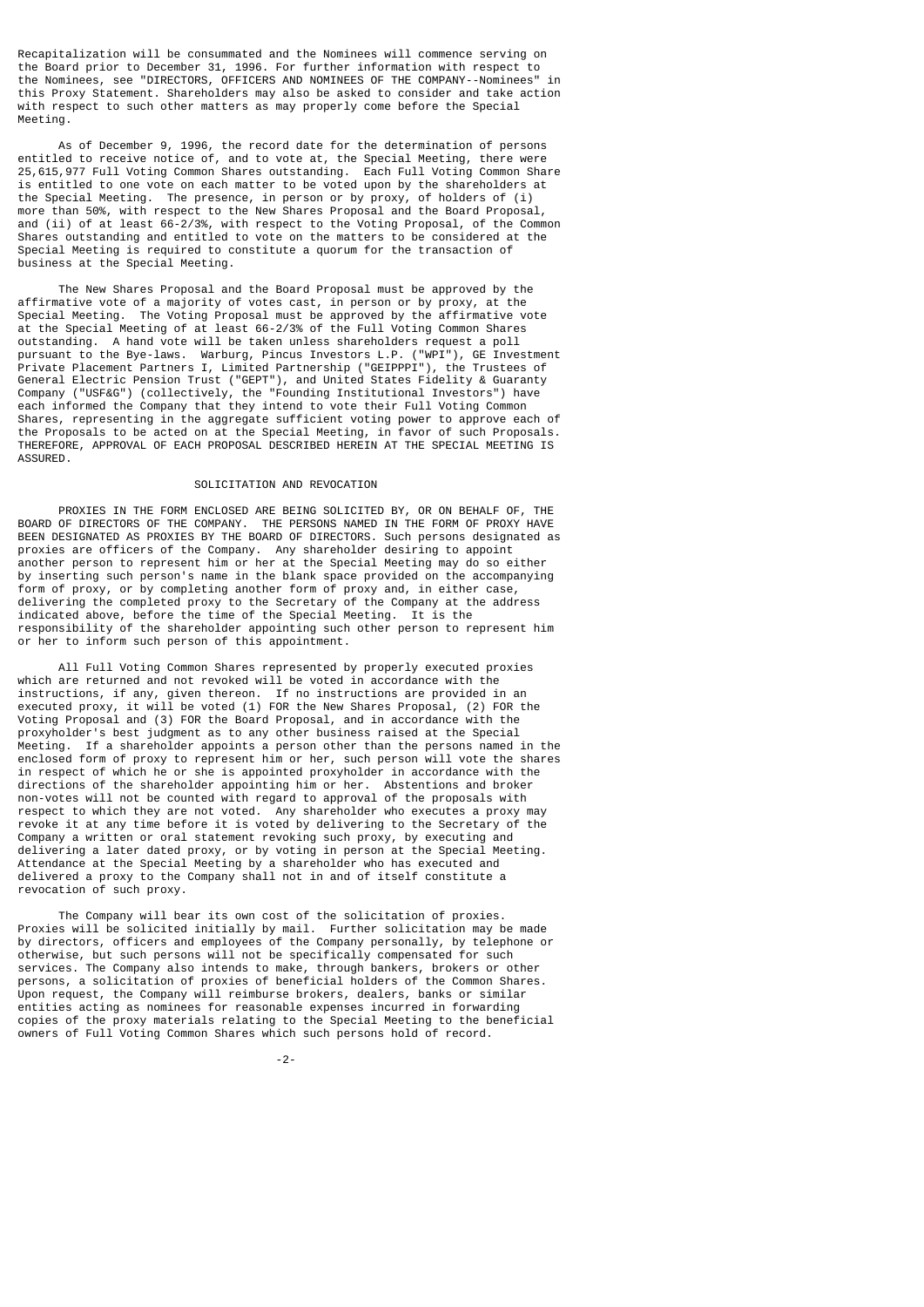#### THE RECAPITALIZATION

### CERTAIN TAX CONSIDERATIONS

United States Taxation of U.S. Shareholders of Renaissance Reinsurance.

 Section 951(b) of the U.S. Internal Revenue Code of 1986, as amended (the "Code"), defines a United States shareholder ("U.S. Shareholder") as any U.S. citizen or resident, domestic corporation, partnership, estate or trust that owns (directly or indirectly through certain deemed ownership rules) 10% or more of the voting power of all classes of stock of a foreign corporation. In the case of insurance companies, such as the Company's wholly owned Bermuda subsidiary, Renaissance Reinsurance Ltd. ("Renaissance Reinsurance"), if U.S. Shareholders own, or are considered to own, more than 25% of the voting power or value of its shares, the corporation is classified as a "controlled foreign corporation" ("CFC").

 The Founding Institutional Investors presently are U.S. Shareholders of Renaissance Reinsurance because each of them is considered to indirectly own (through their direct, indirect or constructive ownership of Common Shares) at least 10% of the voting power of Renaissance Reinsurance. Collectively, they are considered to indirectly own more than 25% of the voting power and value of Renaissance Reinsurance, thereby causing Renaissance Reinsurance to be a CFC. Such status results in each such U.S. Shareholder being required to include in its income, based on the extent of its interest in the Company, its pro rata share of Renaissance Reinsurance's subpart F income. Substantially all of Renaissance Reinsurance's income is currently subpart F income. The Small Business Job Protection Act of 1996 amended the Code to provide that any such subpart F inclusion in income by a U.S. Shareholder that is a tax-exempt entity is treated as unrelated business taxable income. As a result of this change in law, tax-exempt U.S. Shareholders of the Company and tax-exempt partners of U.S. Shareholders of the Company are taxed on their allocable share of subpart F income of Renaissance Reinsurance.

## Related Person Insurance Income ("RPII") Rules.

 Certain special subpart F provisions of the Code may require U.S. persons to include their share of RPII of Renaissance Reinsurance in income even if such U.S. persons are not U.S. Shareholders of Renaissance Reinsurance (i.e., even if

 --- they do not own, directly or indirectly, 10% or more of the voting power of the Company). RPII inclusion is not required, however, if certain definitional prerequisites are not satisfied. One such prerequisite for RPII inclusion (the "Insured Ownership Requirement") is that such inclusion is required only if 20% or more of the voting power or value of Renaissance Reinsurance's shares is owned directly or indirectly by U.S. persons insured or reinsured by Renaissance Reinsurance or by persons related to such insureds. The Company has sought to avoid RPII inclusion, but believes that it would have greater flexibility in writing insurance business if it also does not meet the Insured Ownership Requirement. USF&G and GEIPPPI are currently reinsured by Renaissance Reinsurance or are related to persons who are so reinsured, and together, they own more than 20% of the voting power and value of the Company. Consequently, the Insured Ownership Requirement is satisfied currently. Because USF&G and GE Investment Private Placement Partners I-Insurance, Limited Partnership ("Insurance L.P.") will own less than 20% of the voting power and value of the Company and GEIPPPI will not own any shares of the Company following the consummation of the Recapitalization and the Proposed Restructuring (as defined below), the Company believes that Renaissance Reinsurance will not satisfy the Insured Ownership Requirement. There can be no assurance, however, that RPII inclusion will not be required.

 There can be no assurance as to the treatment of the Diluted Voting Shares or other securities of the Company. The tax treatment of a holder of Common Shares, or a person treated as a holder of Common Shares for U.S. federal income, state, local or non-U.S. tax purposes may vary depending on the holder's particular tax situation. Legislative, judicial or administrative changes or interpretations may be forthcoming that could be retroactive and could affect the tax consequences to holders of Common Shares. PROSPECTIVE INVESTORS SHOULD CONSULT THEIR OWN TAX ADVISORS CONCERNING THE FEDERAL, STATE, LOCAL AND NON-U.S. TAX CONSEQUENCES TO THEM OF OWNING COMMON SHARES.

-3-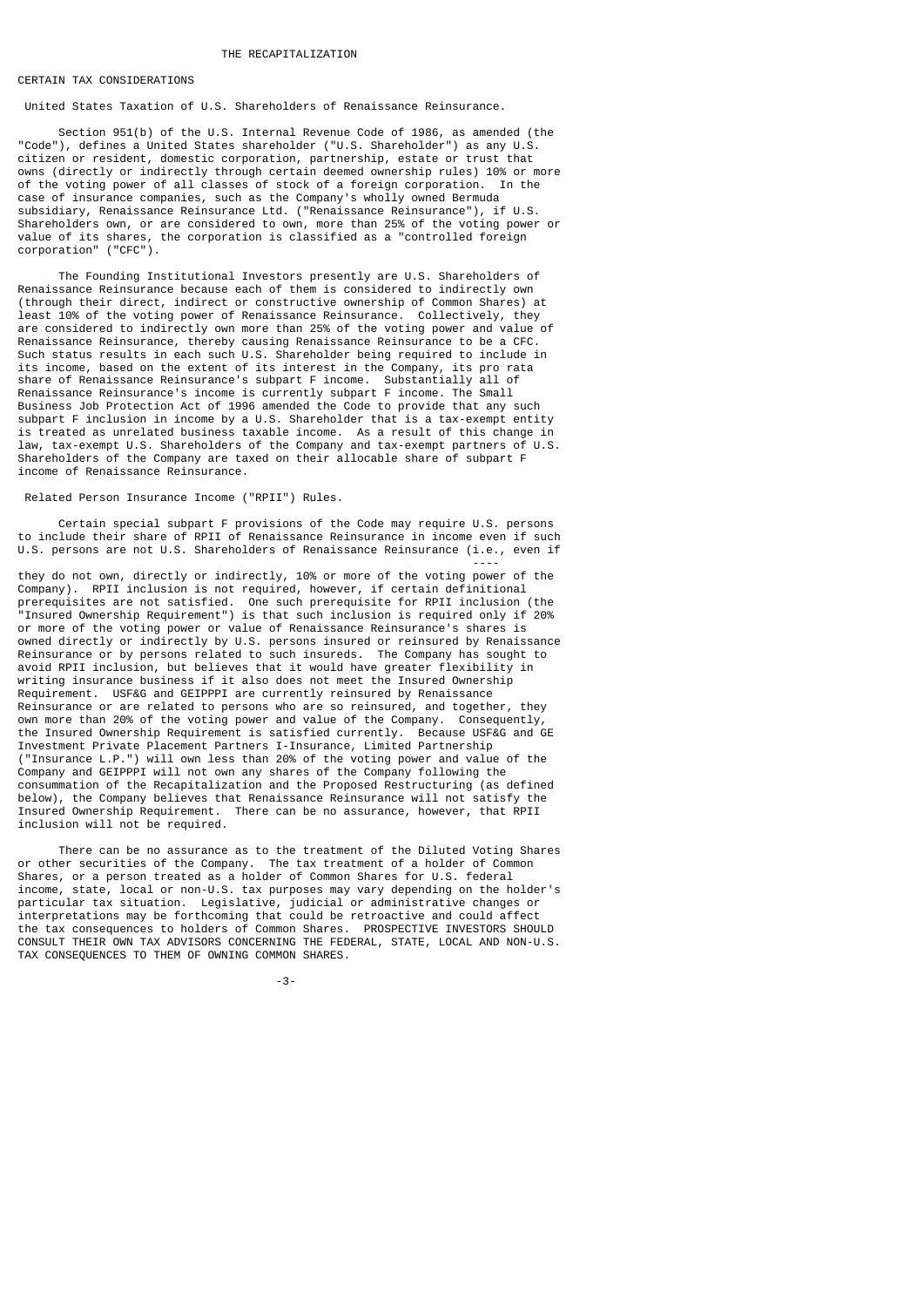TERMS AND CONDITIONS OF THE RECAPITALIZATION

--------

 In an effort to reduce the Company's RPII exposure and to mitigate the effects of subpart F income on certain direct and indirect holders of Common Shares, the Company proposes to consummate the Recapitalization on the terms and conditions described below.

 Exchange of Full Voting Common Shares for Diluted Voting Shares; Rights and Preferences of the Diluted Voting Shares; Conversion of Diluted Voting Shares upon Subsequent Transfer.

 Pursuant to the Recapitalization, the Company will issue two new classes of Common Shares--Diluted Voting I Shares and Diluted Voting II Shares. The Diluted Voting Shares will be issuable in exchange for an equal number of Full Voting Common Shares held by certain shareholders of the Company on a one-forone basis.

 Each holder of Diluted Voting I Shares will be entitled to a fixed voting interest in the Company of up to 9.9% of all outstanding voting rights attached to the Common Shares, inclusive of the percentage interest in the Company represented by Controlled Common Shares (as defined below), but in no event greater than one vote for each Diluted Voting I Share so held.

 Each holder of Diluted Voting II Shares shall be entitled to one-third of a vote for each Diluted Voting II Share, provided, that in no event shall a

holder of Diluted Voting II Shares have greater than 9.9% of all outstanding voting rights attached to the Common Shares, inclusive of the percentage interest in the Company represented by Controlled Common Shares.

 With respect to any holder of Diluted Voting Shares, "Controlled Common Shares" means Common Shares owned directly, indirectly or constructively by such holder within the meaning of Section 958 of the Code and applicable rules and regulations thereunder.

 Upon any disposition of the Diluted Voting Shares by the respective holders thereof, the Diluted Voting Shares shall be convertible into an equal number of Full Voting Common Shares on a one-for-one basis at the option of the transferee thereof (the "Diluted Voting Share Purchaser") upon notice to the Company. In all other respects, the Diluted Voting Shares shall have the same terms, rights and preferences as the Full Voting Common Shares.

 The Company has reserved for issuance Full Voting Common Shares issuable upon conversion of the Diluted Voting Shares and will apply to the New York Stock Exchange (the "NYSE"), on which the Full Voting Common Shares are presently listed for trading, for the listing of such shares. The Company currently does not intend to list the Diluted Voting Shares on the NYSE.

Proposed Restructuring; Exchange Rights.

 Subject to the requisite affirmative vote of each of the Proposals at the Special Meeting, each of GEPT and GEIPPPI expects to exchange all of the Full Voting Common Shares owned by it for Diluted Voting I Shares and Diluted Voting II Shares, as applicable, and directly or indirectly distribute or contribute, as the case may be, such Diluted Voting I Shares to a wholly owned subsidiary of GEPT ("PT Investments"), and such Diluted Voting II Shares to Insurance L.P. in a manner such that, following the consummation of such actions (collectively, the "Proposed Restructuring"), beneficial ownership of such Diluted Voting I Shares and Diluted Voting II Shares will be as set forth under "SECURITY OWNERSHIP OF CERTAIN BENEFICIAL OWNERS, MANAGEMENT AND DIRECTORS--Beneficial Ownership and Voting Rights After Giving Effect to the Recapitalization and Proposed Restructuring."

 Each of WPI and USF&G has informed the Company that, although it has no such present intention, it may, in the future, subject to approval of the Board (which approval is expected to be granted immediately following the Special Meeting), decide to exchange all or a portion of their respective Full Voting Common Shares for an equal number of Diluted Voting I Shares (collectively, the "Exchange Rights"). See "SECURITY OWNERSHIP OF CERTAIN BENEFICIAL OWNERS, MANAGEMENT AND DIRECTORS--Beneficial Ownership and Voting Rights After Giving Effect to the Recapitalization and Proposed Restructuring." Approval of the New Shares Proposal at the Special Meeting will permit

-4-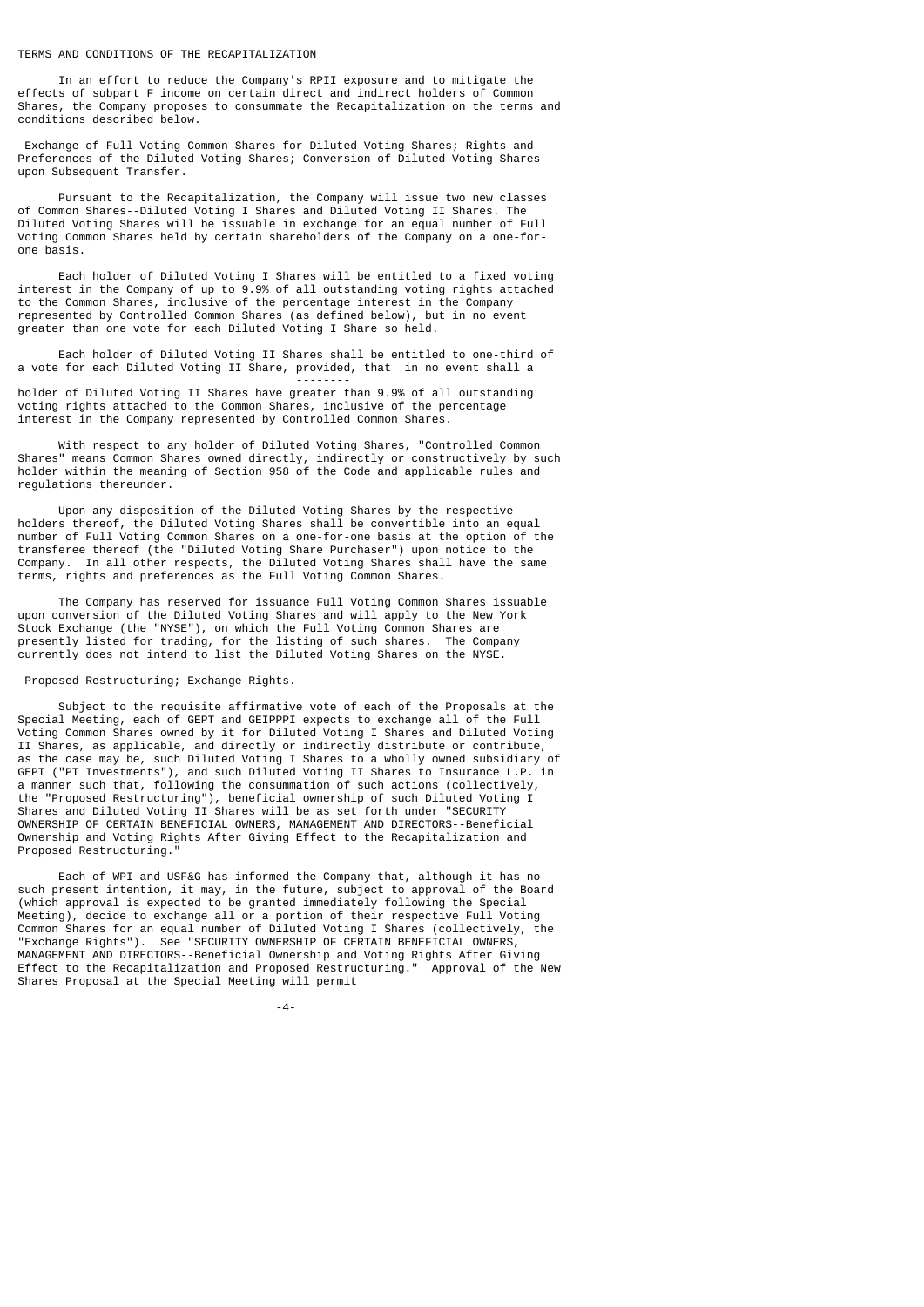each of WPI and USF&G, subject to approval of the Board (which approval is expected to be granted immediately following the Special Meeting), to exercise its respective Exchange Right at any time without any requisite shareholder action in the future. See "--Certain Considerations--Possible Loss of CFC Status."

## Certain Corporate Governance and Other Changes.

 The Company also proposes, contingent upon the requisite affirmative vote in favor of the Proposals at the Special Meeting and the consummation of the Recapitalization, that (i) the size of the Board be increased from nine members (presently consisting of eight directors and one vacancy) to eleven members and the Board be authorized to fill the vacancies created thereby without further shareholder action and (ii) the Bye-Laws be amended (x) to reduce the requisite affirmative vote at an annual or special general meeting of the Company's shareholders from at least 66-2/3% of the issued and outstanding capital shares of the Company to the affirmative vote of (I) a majority of all issued and outstanding capital shares of the Company in order to approve an amalgamation or reorganization of the Company, and (II) a majority of the voting rights attached to all issued and outstanding Common Shares in order to approve an acquisition of all or substantially all of the assets of the Company, a liquidation, dissolution or winding up of the Company or the amendment to or repeal of such relevant Bye-law; (y) to reduce the quorum requirement relating to shareholder votes contemplated by Bye-law 43(b); and (z) providing that the Board shall, with respect to any matter required to be submitted to a vote of the shareholders of Renaissance Reinsurance, be required to submit a proposal relating to such matters to the shareholders of the Company and shall vote all the shares of Renaissance Reinsurance owned by the Company in accordance with and proportional to such vote of the Company's shareholders. The change contemplated by clause (z) of the preceding sentence shall no longer apply at such time as Renaissance Reinsurance shall no longer be a subsidiary of the Company or such time as no Diluted Voting Shares shall be outstanding.

 Additionally, the Company and the Founding Institutional Investors contemplate that, contingent upon the requisite affirmative vote in favor of the Proposals at the Special Meeting and the consummation of the Recapitalization, (i) the existing shareholders agreement, dated as of August 1, 1995 (the "Shareholders Agreement"), by and among the Company and the Founding Institutional Investors, will be amended and restated (the "Amended Shareholders Agreement") to provide, among other things, that each of PT Investments, in place of GEPT, and Insurance L.P., in place of GEIPPPI, will have the right to designate one member to the Board, subject to certain terms and conditions set forth therein; and (ii) the existing registration rights agreement, dated as of May 7, 1996 (the "1996 Registration Rights Agreement"), by and among the Company, the Founding Institutional Investors and certain officers and employees of the Company (collectively, the "Management Investors") will be amended and restated (the "Amended Registration Rights Agreement") to provide, among other things, that the Diluted Voting Shares and the Full Voting Common Shares issued upon conversion thereof will be entitled to registration as provided therein. See "SECURITY OWNERSHIP OF CERTAIN BENEFICIAL OWNERS, MANAGEMENT AND DIRECTORS-- Shareholders Agreement" and "--Registration Rights."

## RECOMMENDATION OF THE BOARD

 The Board met on October 18, 1996 to consider reports from Management concerning the terms and conditions of the Recapitalization. At that meeting, the Board, after considering the factors set forth below, by a unanimous vote (Messrs. Greene, Igou, Lee, Lummis and Newman did not participate in such determination and vote), determined that the terms and conditions of the Recapitalization and the Proposals, considered as a whole, are fair to, and in the best interests of, the Company and its shareholders. See "--Interests of Certain Parties."

 During the course of its deliberations, the Board considered, without assigning relative weights to, the following factors:

- (i) the terms and conditions of the Recapitalization;
- (ii) the Company's reduced RPII exposure as a result of the consummation of the Recapitalization and the Proposed Restructuring;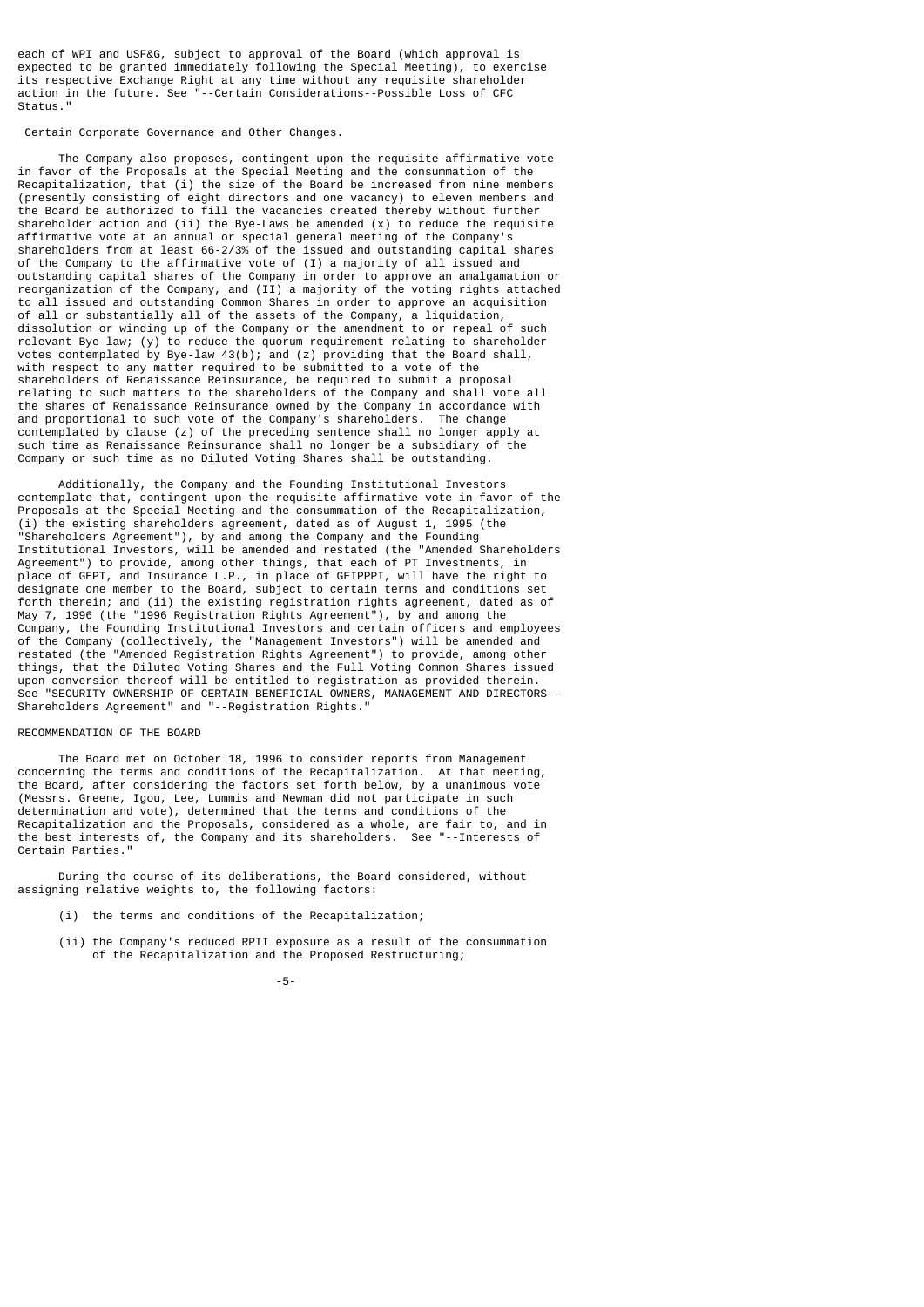- (iii) the desire of the Company to accommodate the Founding Institutional Investors, each of whom contributed a significant portion of the Company's initial financing in connection with the formation and capitalization of the Company in June 1993, in a transaction not deemed to be detrimental to the Company;
	- (iv) the fact that the Recapitalization will result in relatively greater voting power for the Full Voting Common Shares that remain outstanding;
	- (v) the various matters described under "--Certain Considerations" and "- -Interests of Certain Parties" below, which the Board concluded do not outweigh or materially detract from the benefits of the Recapitalization to the Company; and
	- (vi) the determination by the Company to pay certain fees and expenses related to the Recapitalization, this proxy solicitation and the Special Meeting.

 Additionally, the Board appointed a Committee, consisting of Messrs. Cooper, Bahr and Stanard (the "Committee"), and delegated to it all requisite power to authorize and approve such further actions on behalf of the Board as the Committee should deem necessary or desirable to implement the Recapitalization and the matters related thereto, as the Committee should see fit. Pursuant thereto, the Committee met on December 2, 1996, to fix the Record Date and the date and time of the Special Meeting, and to take certain further actions to implement the Recapitalization.

 THE BOARD HAS UNANIMOUSLY DETERMINED THAT THE TERMS AND CONDITIONS OF THE RECAPITALIZATION AND EACH OF THE PROPOSALS, CONSIDERED AS A WHOLE, ARE FAIR TO, AND IN THE BEST INTERESTS OF, THE COMPANY AND ITS SHAREHOLDERS. MESSRS. GREENE, IGOU, LEE, LUMMIS AND NEWMAN DID NOT PARTICIPATE IN SUCH DETERMINATION AND VOTE. THE BOARD UNANIMOUSLY RECOMMENDS THAT THE COMPANY'S SHAREHOLDERS VOTE FOR APPROVAL OF EACH OF THE PROPOSALS AT THE SPECIAL MEETING.

## CERTAIN CONSIDERATIONS

 While the Board of Directors has unanimously determined (Messrs. Greene, Igou, Lee, Lummis and Newman did not participate in such determination and vote) that the terms and conditions of the Recapitalization and each of the Proposals, considered as a whole, are fair to, and in the best interests of, the Company and its shareholders, shareholders should fully consider the following possible consequences of the consummation of the Recapitalization when evaluating the Proposals.

## Board Representation; Control of the Company.

 A substantial majority of the members of the Board were nominated by the Founding Institutional Investors and elected to the Board pursuant to the Shareholders Agreement. The Founding Institutional Investors may be deemed to control the Company, both presently and following the consummation of the Recapitalization, the Proposed Restructuring and any exercise of the Exchange Rights, subject to approval of the Board. See "SECURITY OWNERSHIP OF CERTAIN BENEFICIAL OWNERS, MANAGEMENT AND DIRECTORS."

## Possible Loss of CFC Status.

 Each of WPI and USF&G has informed the Company that, although it has no such present intention, it may in the future, subject to approval of the Board (which approval is expected to be granted immediately following the Special Meeting), decide to exchange all or a portion of its Full Voting Common Shares for an equal number of Diluted Voting I Shares. Approval of the New Shares Proposal at the Special Meeting will permit WPI and USF&G, subject to such contemplated approval of the Board, to exercise the Exchange Rights at any time without any requisite shareholder action in the future. Depending on the number of Full Voting Common Shares so exchanged, Renaissance Reinsurance may cease to qualify as a CFC as a result. If Renaissance Reinsurance ceases to qualify as a CFC and is determined to be engaged in business in the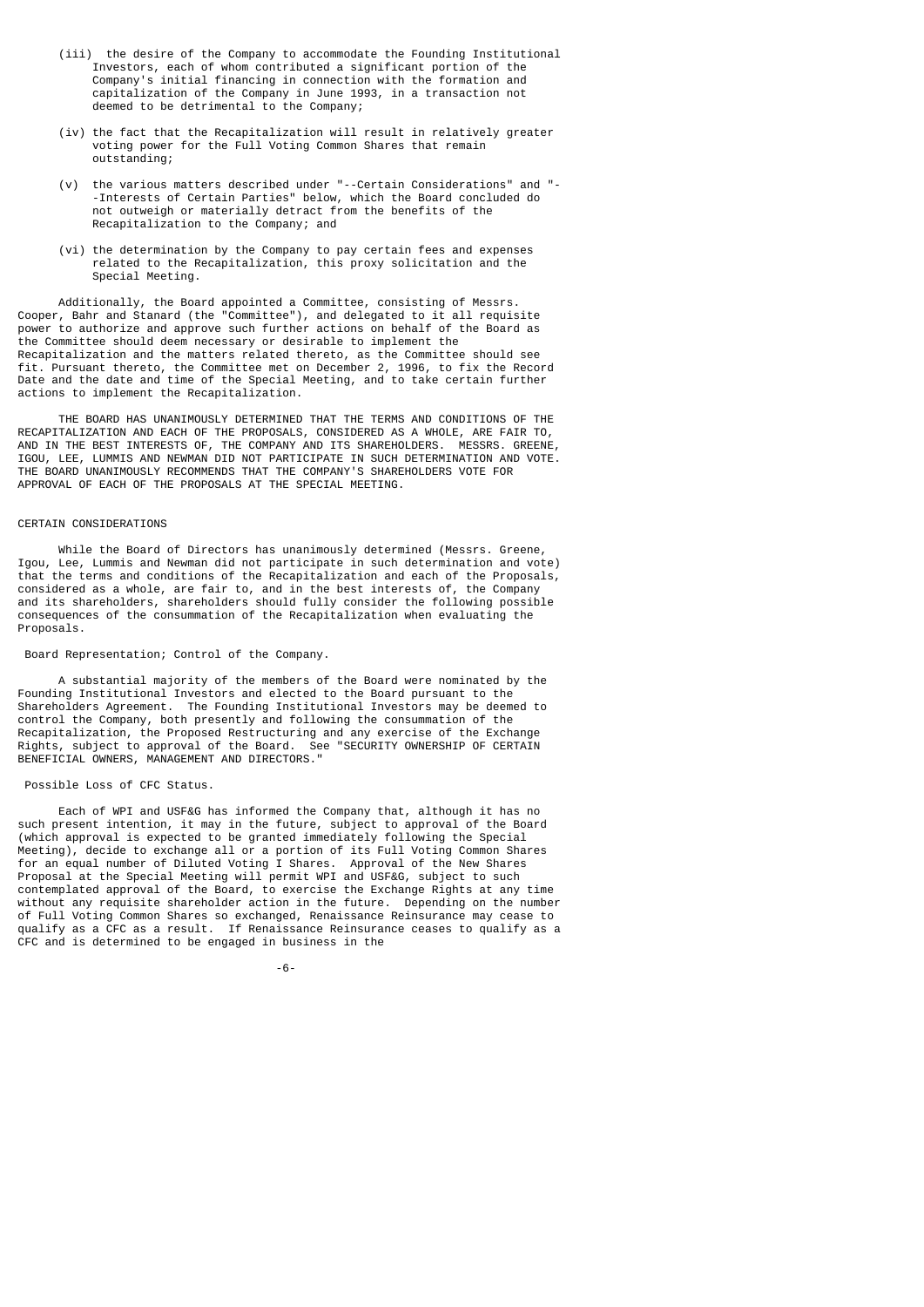## United States, its

investment income would be subject to U.S. corporate income tax, as well as the U.S. corporate branch profits tax, even if Renaissance Reinsurance qualifies for benefits under the United States-Bermuda Income Tax Treaty. There can be no assurance that either or both of WPI and USF&G will not exchange their Full Voting Common Shares for Diluted Voting I Shares in the future or that the Company will continue to qualify as a CFC in the future.

## INTERESTS OF CERTAIN PARTIES

 GEPT, GEIPPPI, WPI and USF&G are Founding Institutional Investors of the Company and each contributed a substantial portion of the Company's initial capitalization in 1993 upon its formation. Pursuant to the Shareholders Agreement, since the Company's formation (i) Edmund D. Greene, an employee of General Electric Company, an affiliate of GEIPPPI, has served as GEIPPPI's designee to the Board; (ii) Gerald L. Igou, an officer of General Electric Investment Corporation, an affiliate of GEIPPPI, has served as GEPT's designee to the Board; (iii) John M. Lummis, an officer of USF&G Corporation, the parent company of USF&G, has served as USF&G's designee to the Board; and (iv) Howard H. Newman, a managing director of E.M. Warburg, Pincus & Co., Inc., an affiliate of WPI ("EMW"), has served as a WPI designee to the Board. Kewsong Lee, an officer of Warburg, Pincus Ventures, Inc., an affiliate of WPI ("WP Ventures"), has served as a WPI designee to the Board pursuant to the Shareholders Agreement since December 1994. None of Messrs. Greene, Igou, Lee, Lummis and Newman participated in the determination of, and vote on, the terms and conditions of the Recapitalization, or the recommendation of the Board that the Company's shareholders vote for approval of the Proposals at the Special Meeting, at the Board meeting held on October 18, 1996.

 Pursuant to the Amended Shareholders Agreement, each of PT Investments and Insurance L.P. will have the right to appoint one director to the Board in accordance with the terms and conditions set forth therein, subject to the requisite affirmative vote of each of the Proposals and contingent upon the consummation of the Recapitalization. The Amended Shareholders Agreement will provide that the number of directors serving on the Board be fixed at eleven. Each of WPI and USF&G may, following approval of the Proposals by the Company's shareholders at the Special Meeting and subject to approval of the Board (which approval is expected to be granted immediately following the Special Meeting), exercise its Exchange Right at any time without further shareholder action, subject to the requisite affirmative approval of the New Shares Proposal at the<br>Special Meeting. See "THE RECAPITALIZATION--Certain Considerations" and Special Meeting. See "THE RECAPITALIZATION--Certain Considerations" "SECURITY OWNERSHIP OF CERTAIN BENEFICIAL OWNERS, MANAGEMENT AND DIRECTORS-- Shareholders Agreement."

-7-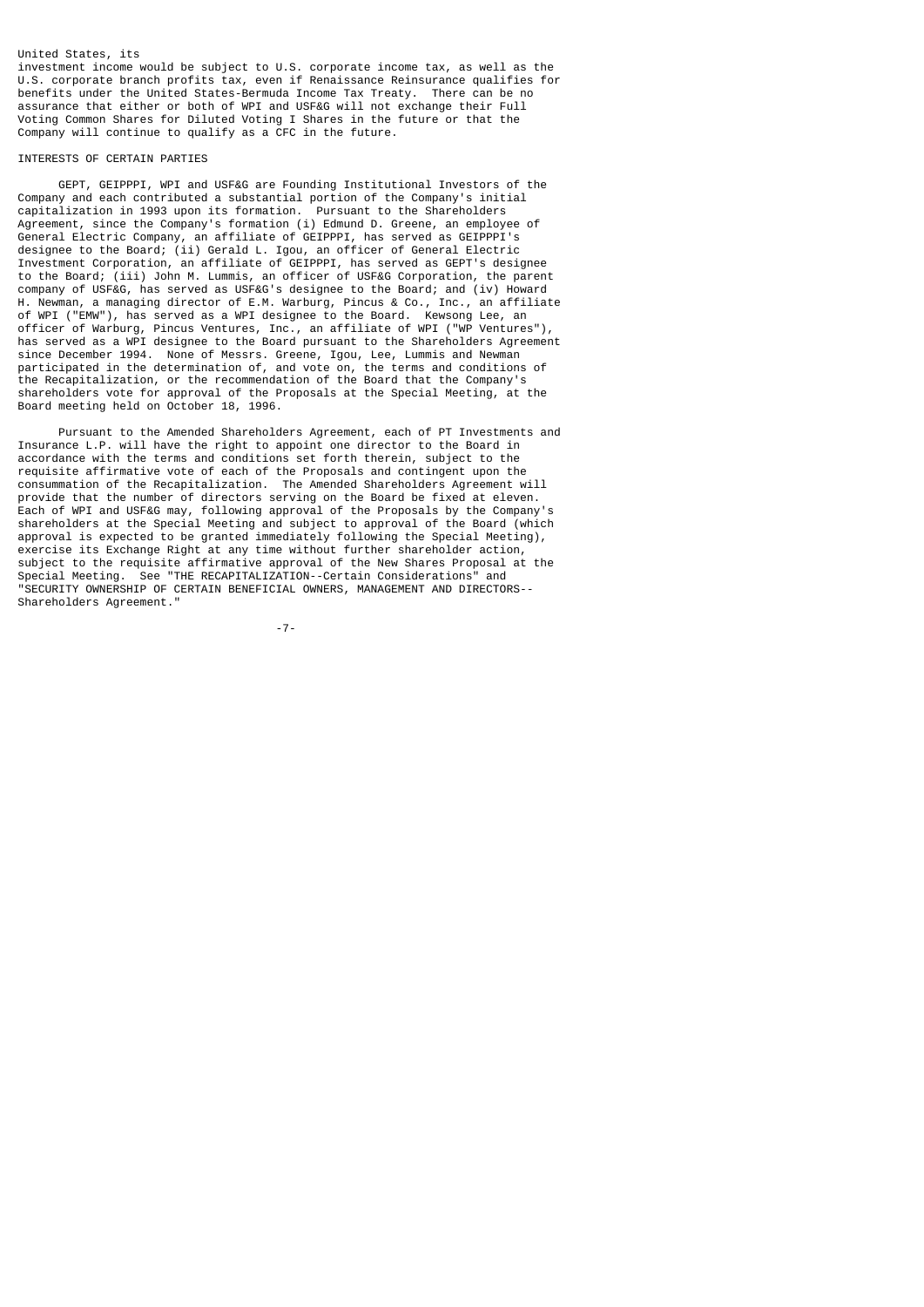## DIRECTORS AND EXECUTIVE OFFICERS

 The table below sets forth the names, ages and titles of the persons who were directors of the Company and executive officers of the Company as of November 30, 1996.

| <b>NAME</b>      | AGE | POSITION                                                           |
|------------------|-----|--------------------------------------------------------------------|
|                  |     |                                                                    |
| James N. Stanard |     | 47 President and Chief Executive Officer,<br>Chairman of the Board |
| Neill A. Currie  | 43  | Senior Vice President                                              |
| David A. Eklund  |     | 36 Senior Vice President                                           |
| Keith S. Hynes   | 44  | Senior Vice President and Chief Financial<br>Officer               |
| William I. Riker | 36  | Senior Vice President                                              |
| Arthur S. Bahr   | 65  | Director                                                           |
| Thomas A. Cooper | 60  | Director                                                           |
| Edmund B. Greene | 58  | Director                                                           |
| Gerald L. Igou   | 61  | Director                                                           |
| Kewsong Lee      | 31  | Director                                                           |
| John M. Lummis   | 39  | Director                                                           |
| Howard H. Newman | 48  | Director                                                           |
|                  |     |                                                                    |

 James N. Stanard has served as President and Chief Executive Officer and as a director of the Company since its formation in June 1993. From 1991 through June 1993, Mr. Stanard served as Executive Vice President of USF&G and was a member of a three-person Office of the President. As Executive Vice President of USF&G, he was responsible for USF&G's underwriting, claims and ceded reinsurance. From October 1983 to 1991, Mr. Stanard was an Executive Vice President of F&G Re, USF&G's start-up reinsurance subsidiary. Mr. Stanard was one of two senior officers primarily responsible for the formation of F&G Re, where he was responsible for underwriting, pricing and marketing activities of F&G Re during its first seven years of operations. As Executive Vice President of F&G Re, Mr. Stanard was personally involved in the design of pricing procedures, contract terms and analytical underwriting tools for all types of treaty reinsurance, including both U.S. and international property catastrophe reinsurance.

 Neill A. Currie has served as Senior Vice President of the Company since its formation in June 1993. Mr. Currie served as a director of the Company from August 1994 through August 1995. From November 1992 through May 1993, Mr. Currie served as Chief Executive Officer of G.J. Sullivan Co.-Atlanta, a private domestic reinsurance broker. From 1982 through 1992, Mr. Currie served as Senior Vice President at R/I and G.L. Hodson, predecessors to Willis Faber.

 David A. Eklund has served as Senior Vice President of the Company since February 1996. Mr. Eklund served as Vice President--Underwriting of the Company from September 1993 until February 1996. From November 1989 through September 1993, Mr. Eklund held various positions in casualty underwriting at Old Republic International Reinsurance Group, Inc., where he was responsible for casualty treaty underwriting and marketing. From March 1988 to November 1989, Mr. Eklund held various positions in catastrophe reinsurance at Berkshire Hathaway Inc., where he was responsible for underwriting and marketing finite risk and property catastrophe reinsurance.

 Keith S. Hynes has served as Senior Vice President and Chief Financial Officer of the Company since June 1994. Mr. Hynes was employed by Hartford Steam Boiler Inspection & Insurance Co. ("Hartford Steam") from January 1983 to January 1994. From April 1992 to January 1994, he served as Hartford Steam's Senior Vice President and Chief Financial Officer. From November 1986 to April 1992, Mr. Hynes worked in Hartford Steam's Underwriting Department, advancing to Senior Vice President and Chief Underwriting Officer, where he managed Hartford Steam's underwriting and ceded reinsurance activities, from April 1990 to April 1992. From January 1983 to November 1986, Mr. Hynes was Hartford Steam's Chief Investment Officer. Mr. Hynes held several investment management positions with Aetna Insurance Company from June 1978 to January 1983.

-8-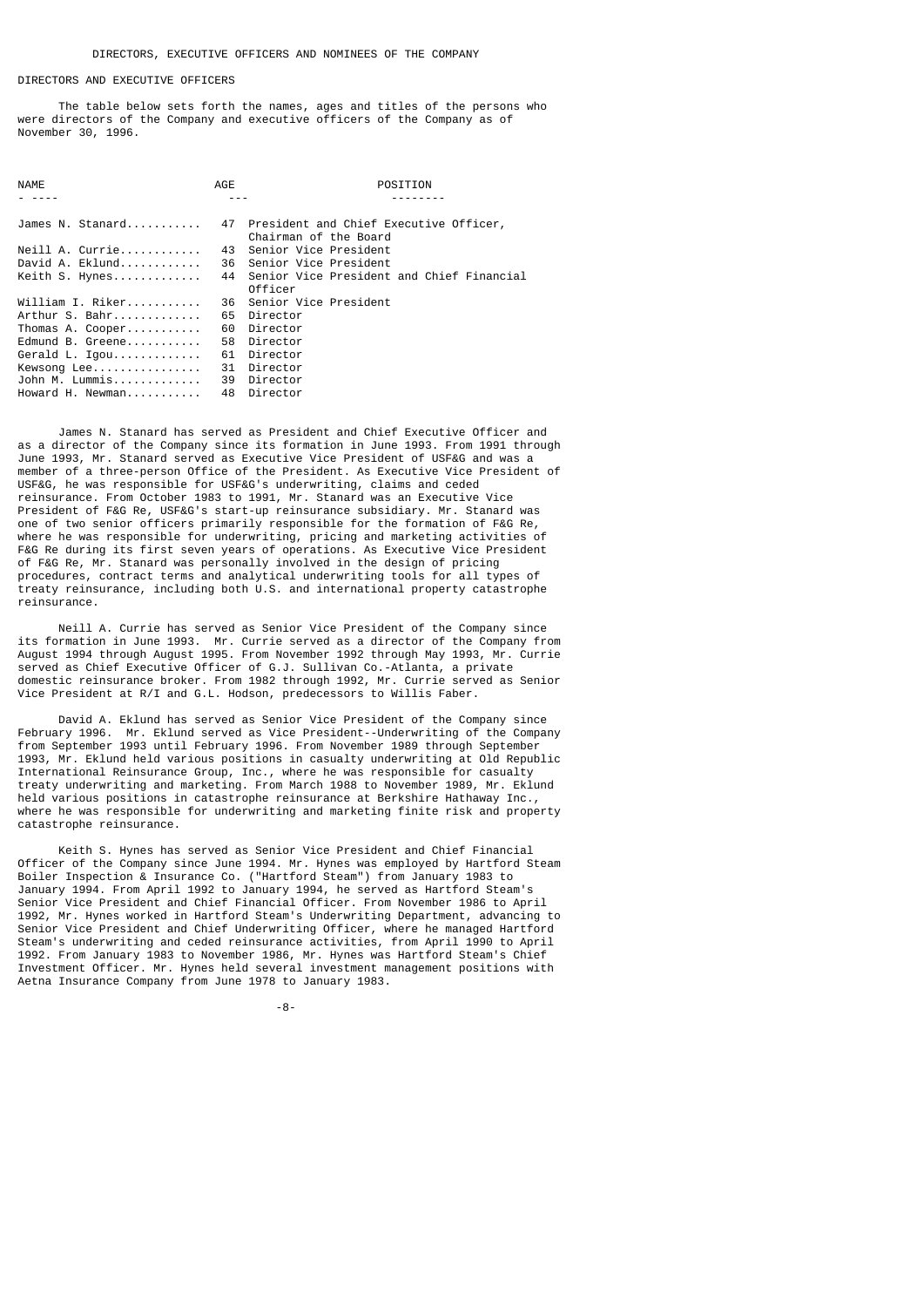William I. Riker has served as Senior Vice President of the Company since March 1995 and as Vice President--Underwriting of the Company from November 1993 until such time. From March 1993 through October 1993, Mr. Riker served as Vice President of Applied Insurance Research, Inc. Prior to that, Mr. Riker held the position of Senior Vice President, Director of Underwriting at American Royal Reinsurance Company ("American Royal"). Mr. Riker was responsible for developing various analytical underwriting tools while holding various positions at American Royal from 1984 through 1993.

 Arthur S. Bahr has served as a director of the Company since its formation in June 1993. Mr. Bahr served as Director and Executive Vice President-Equities of General Electric Investment Corporation ("GEIC"), a subsidiary of General Electric Company and registered investment adviser, from 1987 until December 1993. Mr. Bahr has served GEIC in various senior investment positions since 1978 and was a Trustee of General Electric Pension Trust from 1976 until December 1993. Mr. Bahr served as Director and Executive Vice President of GE Investment Management Incorporated, a subsidiary of General Electric Company and a registered investment adviser, from 1988 until his retirement in December 1993. From December 1993 until December 1995, Mr. Bahr served as a consultant to GEIC.

 Thomas A. Cooper has served as a Director of the Company since August 7, 1996. From May 1992 until August 1996 Mr. Cooper served as Chairman and Chief Executive Officer of TAC Bancshares, Inc. From April 1990 until May 1992 Mr. Cooper served as Chairman and Chief Executive Officer of Goldome FSB. From 1986 to April 1990, Mr. Cooper served as Chairman and Chief Executive Officer of Investment Services of America, one of the largest full service securities brokerage and investment companies in the United States. Prior thereto, Mr. Cooper served as President of Bank of America from February 1983 to April 1986. From 1980 to 1982 Mr. Cooper served as Vice Chairman of Mellon Bank. From 1978 to 1982, Mr. Cooper was President of Girard Bank in Philadelphia.

 Edmund B. Greene has served as a director of the Company since its formation in June 1993. Mr. Greene has served as Deputy Treasurer-Insurance of General Electric Company since March 1995. Prior to that, Mr. Greene was Manager-Corporate Insurance Operation of General Electric Company since 1985, and previously served in various financial management assignments since 1962.

 Kewsong Lee has served as a director of the Company since December 1994. Mr. Lee has served as a Vice President at WP Ventures since January 1, 1995. Mr. Lee has served as an associate at EMW since 1992. Prior to joining EMW, Mr. Lee was a consultant at McKinsey & Company, Inc., a management consulting company, from 1990 to 1992. Mr. Lee serves as a director of several privatelyheld companies.

 Gerald L. Igou has served as a director of the Company since its formation in June 1993. Mr. Igou has served as a Vice President-Investment Analyst for GEIC since September 1993. He is a Certified Financial Analyst and has served GEIC in the capacities of investment analyst and sector portfolio manager since 1968. Prior to joining General Electric, Mr. Igou was an analyst with the Wall Street firms of Smith Barney Inc. and Dean Witter & Co.

 John M. Lummis has served as a director of the Company since July 1993. Mr. Lummis has served as Vice President-Business Development of USF&G Corporation since 1994 and served as Vice President and Group General Counsel for USF&G Corporation from 1991 until September 1995. USF&G Corporation is the parent company of USF&G. From 1982 until 1991, Mr. Lummis was engaged in the private practice of law with the law firm of Shearman & Sterling.

 Howard H. Newman has served as a director of the Company since its formation in June 1993. Mr. Newman has served as a Managing Director of EMW since 1987. Mr. Newman is a director of ADVO, Inc., Newfield Exploration Company and Comcast UK Cable Partners Limited.

## NOMINEES

 Set forth below is information regarding the identity, age and professional background of each of the Nominees who will be appointed by the Board to fill the existing vacancies thereon and serve as directors of the Company until the 1997 Annual Meeting or until their successors are duly elected and qualified, subject to the requisite approval of each of the Proposals and contingent upon the consummation of the Recapitalization.

-9-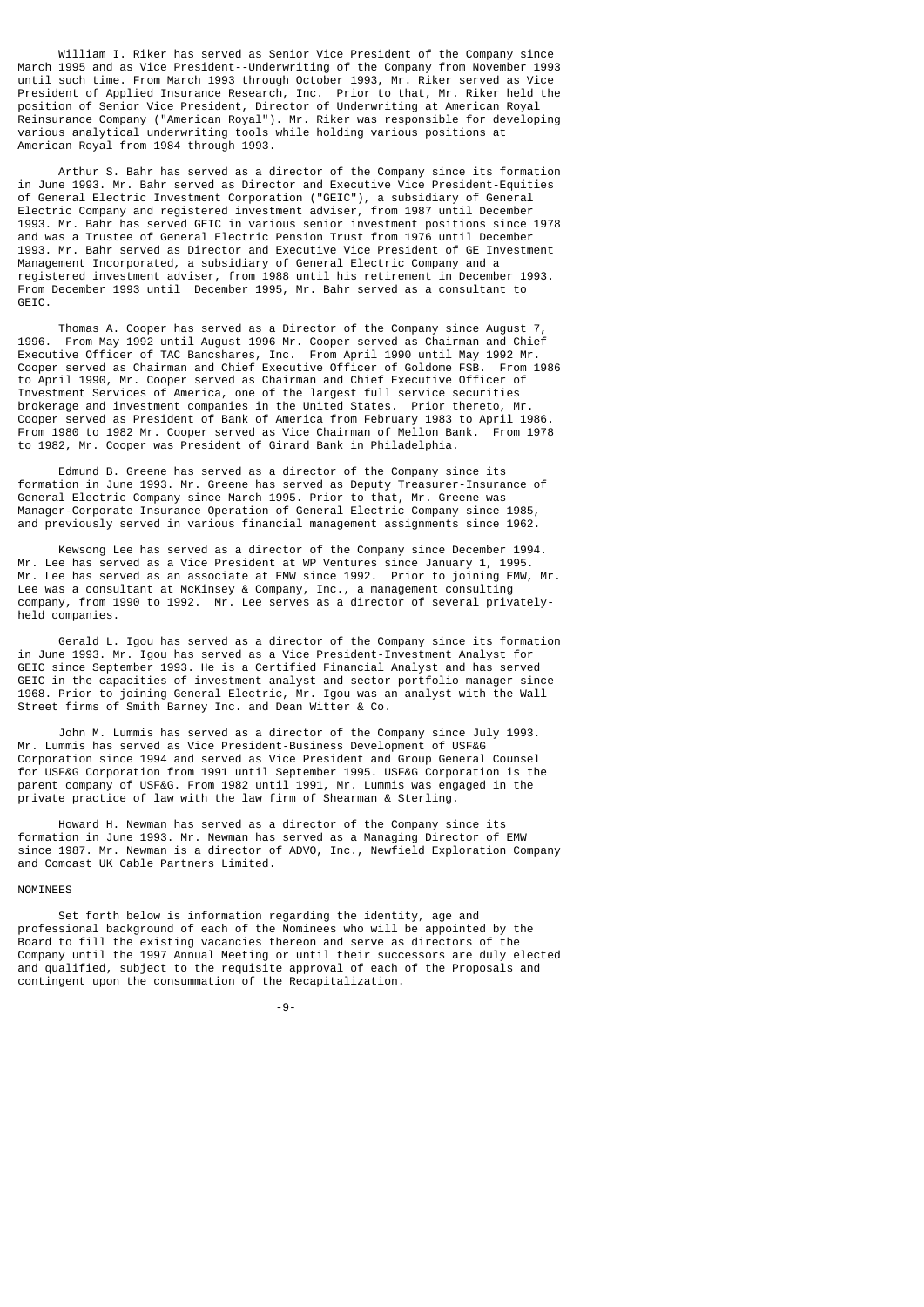Mr. Lapidus has served as a Managing Director of EMW since 1982. Mr. Lapidus is a director of Panavision Inc., Renaissance Communications Corp., Pacific Greystone Corporation, Caribiner International, Inc. and several privately held companies.

John C. Sweeney Age: 52

 Mr. Sweeney has served as Senior Vice President and Chief Investment Officer of USF&G since 1992, and as Chairman of Falcon Asset Management since 1992. Prior thereto, Mr. Sweeney served as Principal and Practice Director of Towers Perrin Consulting Services from 1985 to 1992, and as Chief Investment Officer of McM/Occidential Peninsular Insurance Companies from 1981 to 1984. Mr. Sweeney also serves as a Director of USF&G Pacholder Fund, Inc.

David A. Tanner Age: 38

 Mr. Tanner has served as a Managing Director of EMW since January 1993. Mr. Tanner served as a Vice President of EMW from January 1991 to January 1993 and was an associate at EMW from March 1986 to December 1990. Mr. Tanner is a director of Golden Books Family Entertainment, Inc., the New York Venture Capital Forum and several privately held companies. Mr. Tanner previously served as a director of the Company from December 1994 through May 1996.

-10-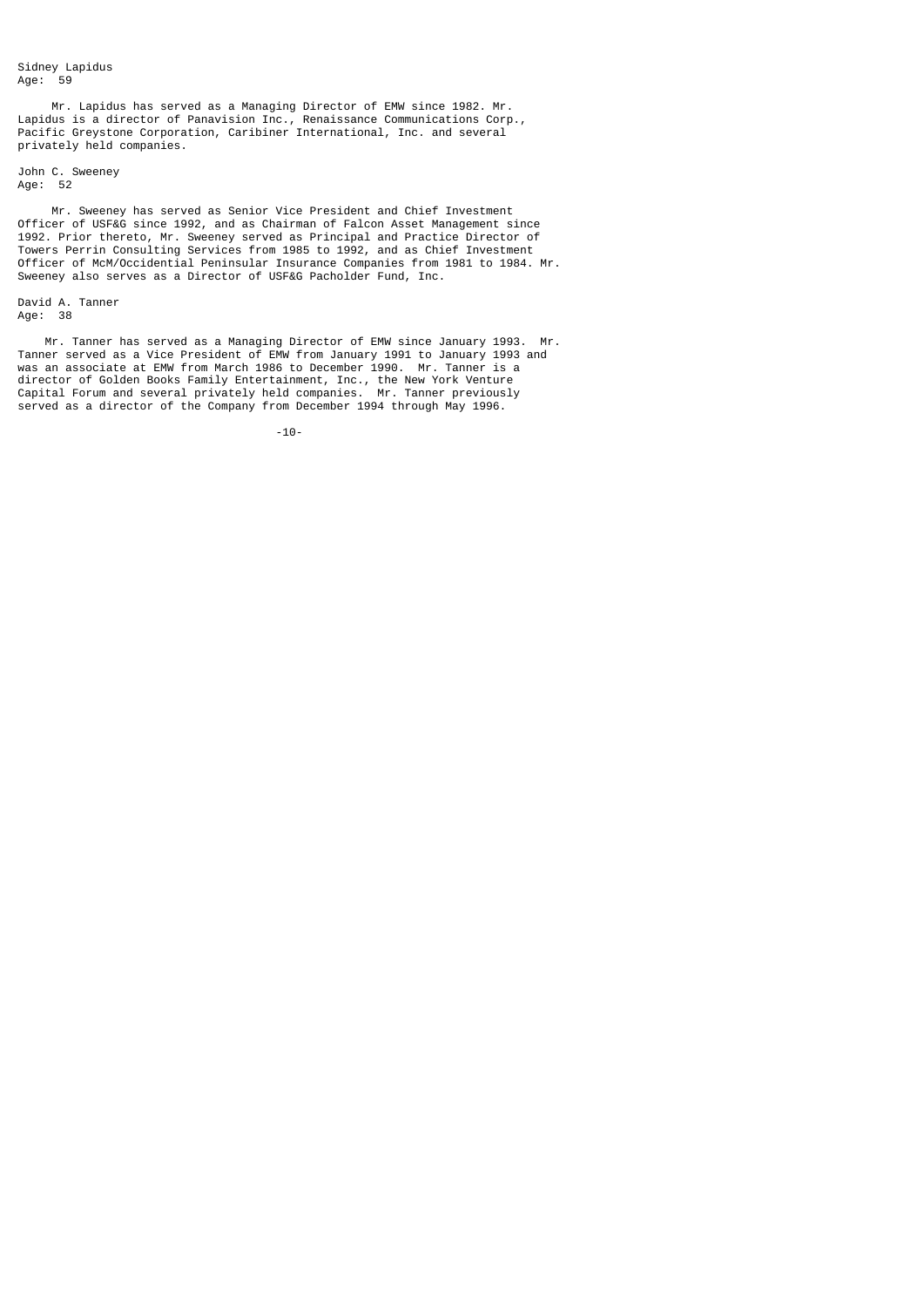# BENEFICIAL OWNERSHIP AS OF NOVEMBER 30, 1996

 The following table sets forth information as of November 30, 1996 with respect to the beneficial ownership of the Full Voting Common Shares by (i) each person known by the Company to own beneficially 5% or more of the outstanding Full Voting Common Shares, (ii) each director of the Company, (iii) the Company's Chief Executive Officer and each of the four remaining most highly compensated executive officers of the Company, and (iv) all executive officers and directors of the Company as a group (notes follow on next page).

|                                                             | BENEFICIAL OWNERSHIP(1)                                               |                                                                                                  |  |  |
|-------------------------------------------------------------|-----------------------------------------------------------------------|--------------------------------------------------------------------------------------------------|--|--|
| BENEFICIAL OWNER<br>.                                       | NUMBER OF<br>FULL VOTING<br>COMMON<br><b>SHARES</b><br>. <sub>.</sub> | PERCENTAGE OF<br>OUTSTANDING<br>FULL VOTING<br><b>COMMON SHARES</b><br>- - - - - - - - - - - - - |  |  |
|                                                             |                                                                       |                                                                                                  |  |  |
| Warburg, Pincus Investors, L.P. (2)<br>466 Lexington Avenue | 8,924,457                                                             | 34.84%                                                                                           |  |  |
| New York, New York 10017                                    |                                                                       |                                                                                                  |  |  |
| GE Investment Private Placement                             |                                                                       |                                                                                                  |  |  |
| Partners I,                                                 | 3, 187, 306                                                           | 12.44                                                                                            |  |  |
| Limited Partnership (3)                                     |                                                                       |                                                                                                  |  |  |
| 3003 Summer Street                                          |                                                                       |                                                                                                  |  |  |
| Stamford, Connecticut 06904                                 |                                                                       |                                                                                                  |  |  |
| Trustees of General Electric Pension<br>Trust (3)           | 3, 187, 306                                                           | 12.44                                                                                            |  |  |
| 3003 Summer Street                                          |                                                                       |                                                                                                  |  |  |
| Stamford, Connecticut 06904                                 |                                                                       |                                                                                                  |  |  |
| United States Fidelity and Guaranty                         | 3,130,348                                                             | 12.22                                                                                            |  |  |
| Company                                                     |                                                                       |                                                                                                  |  |  |
| 100 Light Street                                            |                                                                       |                                                                                                  |  |  |
| Baltimore, Maryland 21202                                   |                                                                       |                                                                                                  |  |  |
| James N. Stanard (4)                                        | 947,470                                                               | 3.70<br>$\star$                                                                                  |  |  |
| Neill A. Currie (5)<br>Keith S. Hynes (6)                   | 205,009<br>170,893                                                    | $\star$                                                                                          |  |  |
| William I. Riker (7)                                        | 103,812                                                               | $\star$                                                                                          |  |  |
| David A. Eklund (8)                                         | 65,625                                                                | $\star$                                                                                          |  |  |
| Arthur S. Bahr                                              | 10,546                                                                | $\star$                                                                                          |  |  |
| Thomas A. Cooper                                            |                                                                       |                                                                                                  |  |  |
| Edmund B. Greene (9)                                        |                                                                       |                                                                                                  |  |  |
| Gerald L. Igou (9)                                          | $ -$                                                                  | - -                                                                                              |  |  |
| Kewsong Lee<br>John M. Lummis (10)                          | $- -$                                                                 | - -<br>$\star$                                                                                   |  |  |
| Howard H. Newman (2)                                        | 2,000<br>$ -$                                                         | $- -$                                                                                            |  |  |
| All Executive Officers and Directors of                     |                                                                       |                                                                                                  |  |  |
| the Company (12 persons)                                    | 1,505,355                                                             | 5.88                                                                                             |  |  |
|                                                             |                                                                       |                                                                                                  |  |  |

<sup>- -------------</sup>

\* Less than 1%.

 (1) Pursuant to the regulations of the Securities and Exchange Commission (the "Commission"), shares are deemed to be "beneficially owned" by a person if such person directly or indirectly has or shares the power to vote or dispose of such shares whether or not such person has any pecuniary interest in such shares or the right to acquire the power to vote or dispose of such shares within 60 days, including any right to acquire through the exercise of any option, warrant or right.

-11-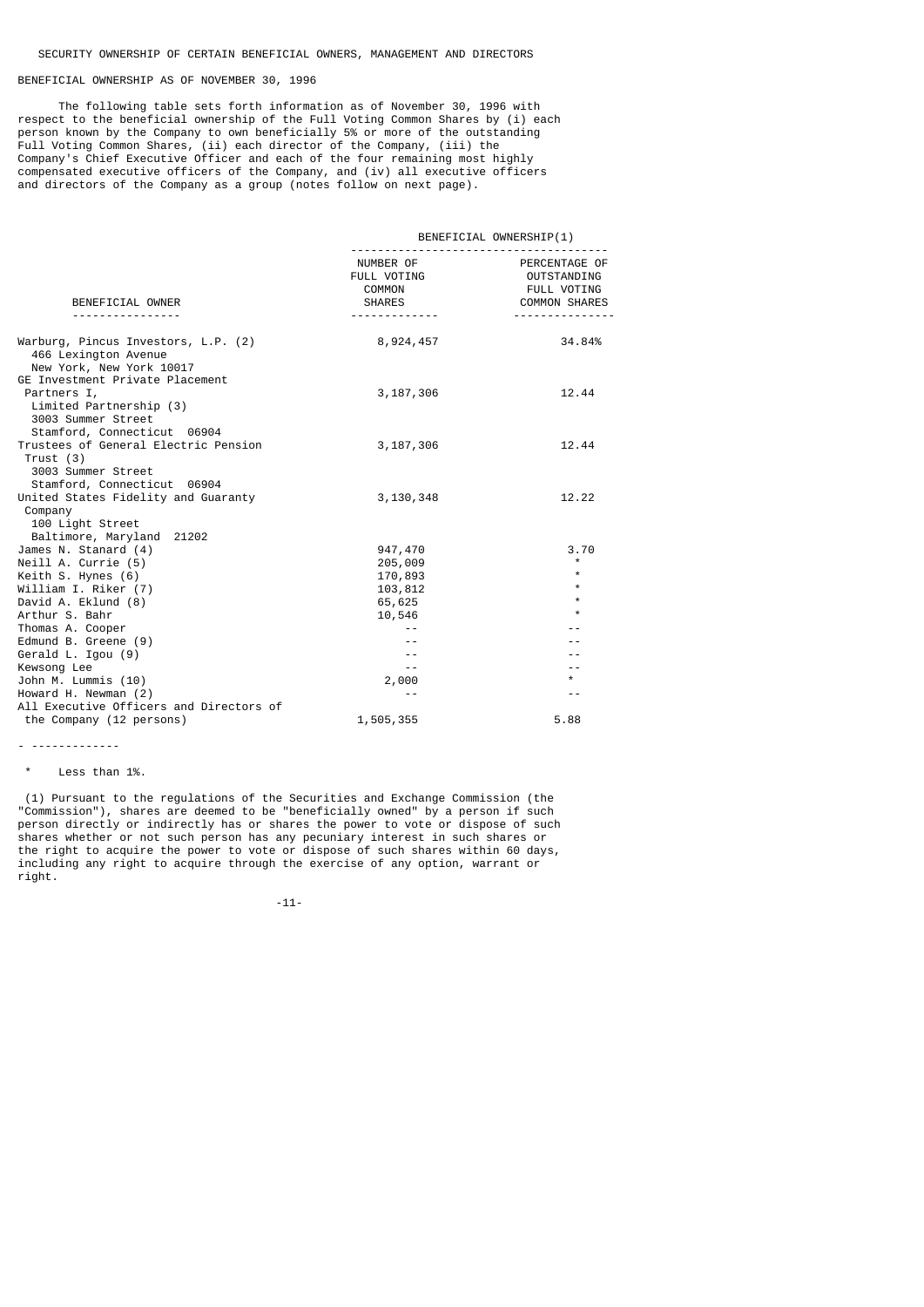(2) The sole general partner of WPI is Warburg, Pincus & Co., a New York general partnership ("WP"). Lionel I. Pincus is the managing partner of WP and may be deemed to control it. E.M. Warburg, Pincus & Company, a New York general partnership that has the same general partners as WP ("E.M. Warburg"), manages Warburg, Pincus. WP has a 20% interest in the profits of WPI and through its wholly owned subsidiary, EMW, owns 1.13% of the limited partnership interests in WPI. Howard H. Newman, a director of the Company, is a Managing Director of EMW and a general partner of WP and E.M. Warburg. As such, Mr. Newman may be deemed to have an indirect pecuniary interest (within the meaning of Rule 16a-1 under the Securities Exchange Act of 1934, as amended (the "Exchange Act")) in an indeterminate portion of the Common Shares beneficially owned by WPI, EMW and WP. Mr. Newman disclaims "beneficial ownership" of the Common Shares owned by WPI within the meaning of Rule 13d-3 under the Exchange Act.

 (3) Does not include any Full Voting Common Shares indirectly held by GEPT or GEIPPI by virtue of GEPT's limited partnership interest in WPI or as a result of GEPT's or GEIPPI's indirect interest in USF&G by virtue of GEPT's, GEIPPI's and certain of their affiliates' holdings of 3,774,522 shares of common stock and 250,000 shares of Series B cumulative convertible preferred stock, that is convertible into 2,079,002 shares of common stock, of USF&G Corporation, the parent company of USF&G. GE Investment Management Incorporated is the general partner of GEIPPI and a wholly owned subsidiary of General Electric Company. As a result, each of GE Investment Management and General Electric Company may be deemed to be the beneficial owner of the Common Shares owned by GEIPPI.

 (4) Includes 286,605 Full Voting Common Shares issuable upon the exercise of options under the RenaissanceRe Holdings Ltd. Amended and Restated 1993 Stock Incentive Plan (the "Incentive Plan") that are vested and presently exercisable.

 (5) Includes 64,960 Full Voting Common Shares issuable upon the exercise of options under the Incentive Plan that are vested and presently exercisable.

 (6) Includes 27,125 Full Voting Common Shares issuable upon the exercise of options under the Incentive Plan that are vested and presently exercisable.

 (7) Includes 37,099 Full Voting Common Shares issuable upon the exercise of options under the Incentive Plan that are vested and presently exercisable.

 (8) Includes 23,035 Full Voting Common Shares issuable upon the exercise of options under the Incentive Plan that are vested and presently exercisable.

 (9) Mr. Greene is the Deputy Treasurer-Insurance of General Electric Company and Mr. Igou is a Vice President-Investment Analyst for GEIC. Messrs. Greene and Igou disclaim "beneficial ownership," within the meaning of Rule 13d-3 under the Exchange Act, of the Common Shares owned by GEPT and GEIPPI.

 (10) Mr. Lummis is the Vice President-Business Development for USF&G Corporation, the parent company of USF&G. Mr. Lummis disclaims "beneficial ownership" within the meaning of Rule 13d-3 under the Exchange Act of the Common Shares owned by USF&G.

BENEFICIAL OWNERSHIP AND VOTING RIGHTS AFTER GIVING EFFECT TO THE RECAPITALIZATION AND PROPOSED RESTRUCTURING

 The table set forth below shows the number of Full Voting Common Shares, Diluted Voting I Shares or Diluted Voting II Shares, as the case may be, held and the applicable voting rights attaching to such share ownership pursuant to the Bye-laws (i) as of November 30, 1996 and (ii) as of December 31, 1996, as adjusted to give effect to the consummation of the Recapitalization and the Proposed Restructuring.

-12-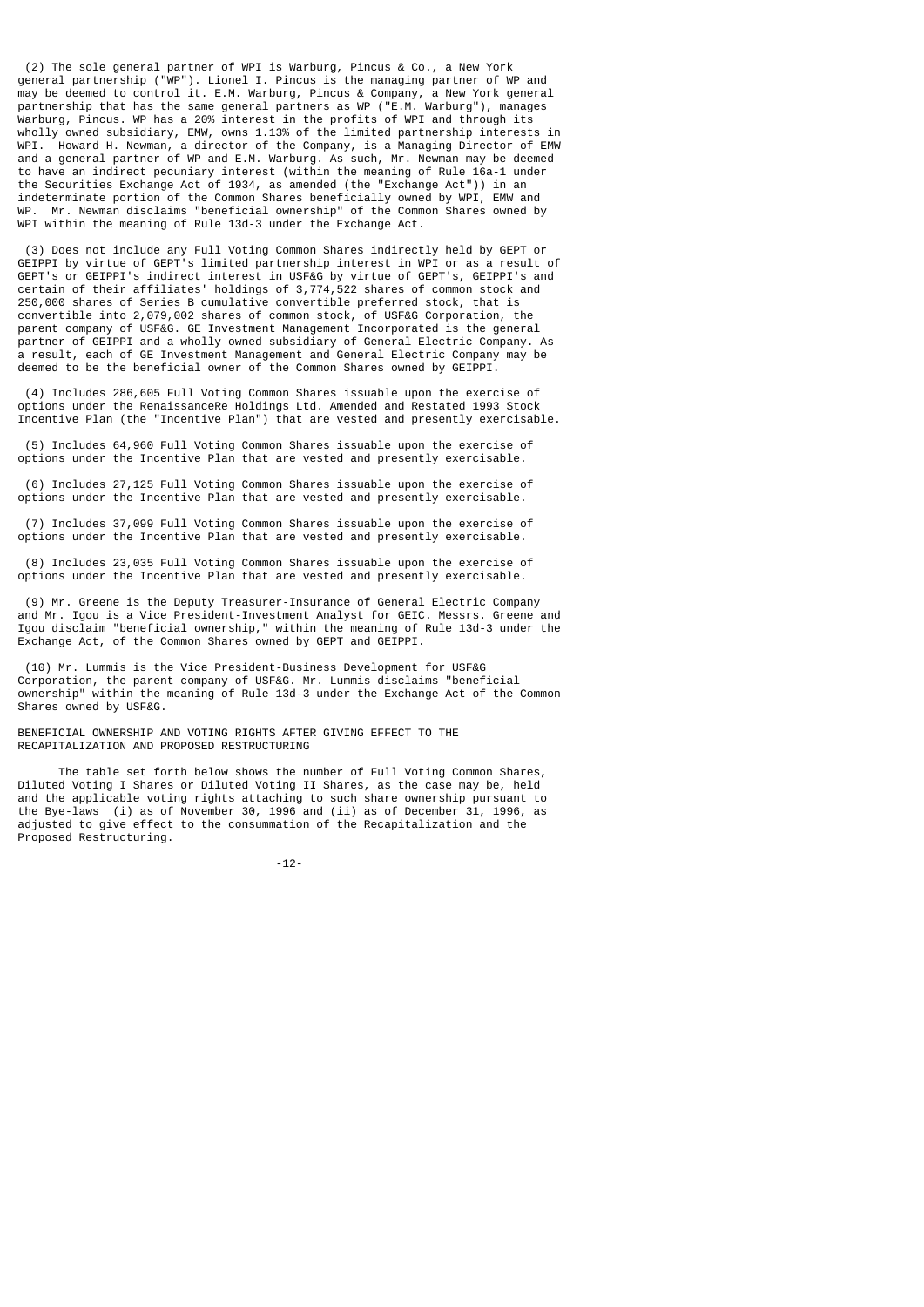|                                                                                      | AS OF NOVEMBER 30, 1996           |                 | AS OF DECEMBER 31, 1996,<br>AS ADJUSTED(2) |         |
|--------------------------------------------------------------------------------------|-----------------------------------|-----------------|--------------------------------------------|---------|
| NAME                                                                                 | FULL VOTING COMMON<br>SHARES HELD | VOTING RIGHTS   | COMMON<br>SHARES HELD VOTING RIGHTS        |         |
| GEPT.<br>PT Investments<br>3003 Summer Street<br>Stamford, CT 06904                  | 3,187,306                         | 12.44%          | 4,734,971(3)                               | 5.08%   |
| GEIPPI<br>Insurance $L.P. \ldots \ldots$<br>3003 Summer Street<br>Stamford, CT 06904 | 3,187,306                         | 12.44           | 1,639,641(4)                               | 2.62    |
| $WPI$                                                                                | 8,924,457                         | 34.84           | 8,924,457(1)                               | 42.81   |
| USF&G<br>Executive Officers and                                                      | 3,130,348                         | 12.22           | 3,130,348(1)                               | 15.02   |
| $Directions(5) \dots \dots \dots$                                                    | 1,066,531                         | 4.16            | 1,066,531(1)                               | 5.12    |
| Public                                                                               |                                   | 6,120,029 23.89 | 6, 120, 029(1)                             | 29.36   |
| Total                                                                                | 25,615,977                        | 100.00%         | 25,615,977                                 | 100.00% |

- ---------------------- ------------------- ------------- -------------- -------------

(1) Consists solely of Full Voting Common Shares.

(2) Gives effect to the consummation of the Recapitalization and the Proposed Restructuring.

(3) Consists solely of Diluted Voting I Shares.

(4) Consists solely of Diluted Voting II Shares.

(5) Excludes an aggregate of 438,824 Full Voting Common Shares issuable upon the exercise of options under the Incentive Plan that are vested and presently exercisable.

To the extent that WPI and/or USF&G exercise their respective Exchange Rights in the future, the remaining outstanding Full Voting Common Shares will represent relatively greater voting rights.

## SHAREHOLDERS AGREEMENT

 The Shareholders Agreement (which the parties thereto intend, upon shareholder approval of the Proposals at the Special Meeting, to amend and restate as discussed below) provides the Founding Institutional Investors with the ability, if they act in concert, to elect a majority of the members of the Board and approve or prevent certain actions requiring shareholder approval, including adopting amendments to the Company's Bye-laws and approving a merger or consolidation, liquidation or sale of all or substantially all of the assets of the Company.

 The Shareholders Agreement presently provides that, at all times, three Board members will be designated by WPI (the "WPI Directors"), two Board members will be designated by GEPT (the "GEPT Directors"), one Board member will be designated by GEIPPPI (the "GEIPPPI Director") and one Board member will be designated by

-13-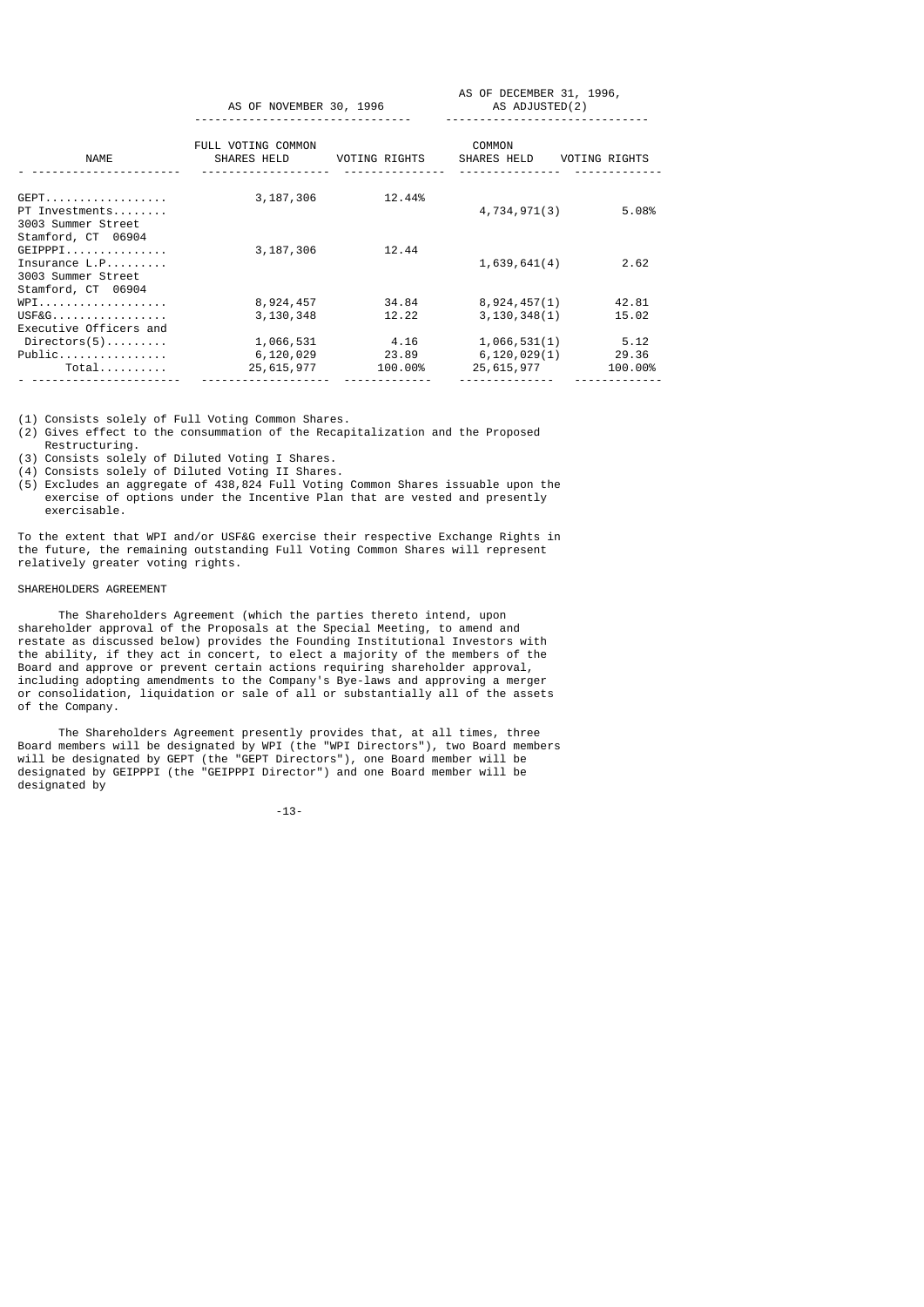USF&G (the "USF&G Director"). At such time as either (i) WPI or (ii) GEPT and GEIPPPI, in the aggregate, owns less than 3,706,144 Full Voting Common Shares, but at least 1,853,073 Full Voting Common Shares, the number of directors that either (i) WPI or (ii) GEPT and GEIPPPI, in the aggregate, as the case may be, are entitled to nominate shall be reduced to two and the number of directors shall be reduced accordingly. At such time as either (i) WPI or (ii) GEPT and GEIPPPI, in the aggregate, shall own less than 1,853,073 Full Voting Common Shares, but at least 741,229 Full Voting Common Shares, the number of directors that either (i) WPI or (ii) GEPT and GEIPPPI, in the aggregate, as the case may be, are entitled to nominate shall be reduced to one and the number of directors shall be reduced accordingly. At such time as any of (i) WPI, (ii) GEPT and GEIPPPI, in the aggregate, or (iii) USF&G shall own less than 741,229 Full Voting Common Shares, such party is no longer entitled to nominate any director and the number of directors shall be reduced accordingly.

 Subject to the requisite affirmative vote at the Special Meeting of each of the Proposals and contingent upon the consummation of the Recapitalization, the Company, WPI, PT Investments, Insurance L.P. and USF&G will enter into the Amended Shareholders Agreement pursuant to which the number of directors serving on the Board will be fixed at eleven. Pursuant to the Amended Shareholders Agreement, initially three Board members will be WPI Directors, one Board member will be designated by PT Investments, one Board member will be designated by Insurance L.P. and one Board member will be the USF&G Director. At such time as WPI shall own less than 3,706,144 Common Shares but at least 1,853,073 Common Shares, the number of directors that WPI will be entitled to nominate shall be reduced to two. At such time as WPI shall own less than 1,853,073 Common Shares, but at least 741,229 Common Shares, the number of directors WPI will be entitled to nominate shall be one. At such time as any of WPI, PT Investments or USF&G shall own less than 741,229 Common Shares, such party shall no longer be entitled to nominate any director to the Board. Insurance L.P., so long as it owns any Common Shares, shall be entitled to nominate one director. At such time as PT Investments and Insurance L.P. shall, in the aggregate, own less than 1,853,073 Common Shares, then PT Investments shall not have any right to nominate a director and Insurance L.P. shall have the right to nominate one director. At such time as Insurance L.P. shall own no Common Shares and PT Investments shall own at least 741,229 Common Shares, Insurance L.P. shall not have the right to nominate a director and PT Investments shall have the right to nominate one director.

## REGISTRATION RIGHTS

--------

 Pursuant to the 1996 Registration Rights Agreement (which the parties thereto intend, upon shareholder approval of the Proposals, to amend as discussed below), each of the Founding Institutional Investors and the Management Investors has the right to require registration by the Company on two separate occasions at any time of any Common Shares owned by the Founding Institutional Investors and the Management Investors and any capital shares of the Company issued as a dividend or other distribution with respect to, or in exchange for or in replacement of, any such shares (the "Registrable Shares"). The Company has the right once in any twelve-month period to not effect a demand for registration for up to 120 days if, in the good faith judgment of the Board, it would be seriously detrimental to the Company and its shareholders to effect such registration. In connection with such registrations, the Company will be required to bear all registration and selling expenses, other than underwriting fees and commissions. Registration rights under the 1996 Registration Rights Agreement are transferable to an assignee or transferee of Registrable Shares.

 Subject to the requisite affirmative vote at the Special Meeting of each of the Proposals and contingent upon the consummation of the Recapitalization, the Company, WPI, PT Investments, Insurance L.P., USF&G and the Management Investors will enter into the Amended Registration Rights Agreement pursuant to which each such party will have the right to require registration by the Company on two separate occasions at any time of the Full Voting Common Shares, Diluted Voting Shares or Full Voting Common Shares issued upon conversion of Diluted Voting Shares (collectively, the "Registrable Securities") held by any such person, as the case may be; provided, however, that the Company shall be

required to honor a demand for registration of the Diluted Voting Shares only if it shall be a condition to the delivery of the Diluted Voting Shares contemplated by such registration that, immediately following the sale thereof by such holder, such Diluted Voting Shares shall be converted into Full Voting Common Shares. The Company will have the right once in any twelve-month period to not effect a demand for registration for up to 120 days if, in the good faith judgment of the Board, it would be seriously detrimental to the Company and its shareholders to effect such registration. In connection with such registrations, the Company will be required to bear all registration and selling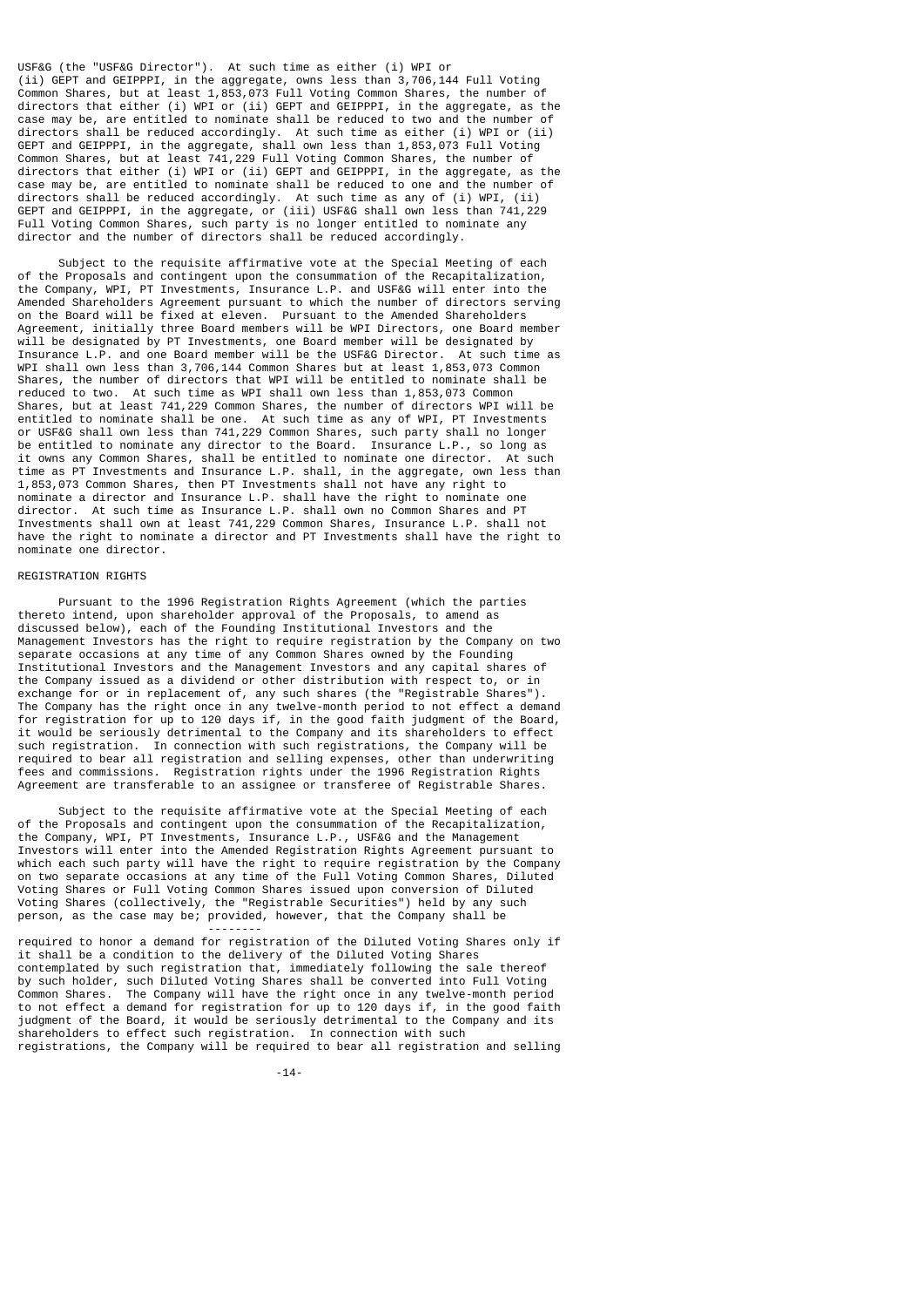expenses, other than underwriting fees and commissions. The Company currently does not intend to list the Diluted Voting Shares on the NYSE. Registration rights under the Amended Registration Rights Agreement will be transferable to an assignee or transferee of Registrable Securities in accordance with the terms of the Amended Registration Rights Agreement.

 The Company has filed a registration statement on Form S-8 (File No. 333- 06339) under the Securities Act registering for sale Full Voting Common Shares issued upon the exercise of options granted pursuant to the Incentive Plan and the RenaissanceRe Holdings Ltd. Non-Employee Director Stock Plan.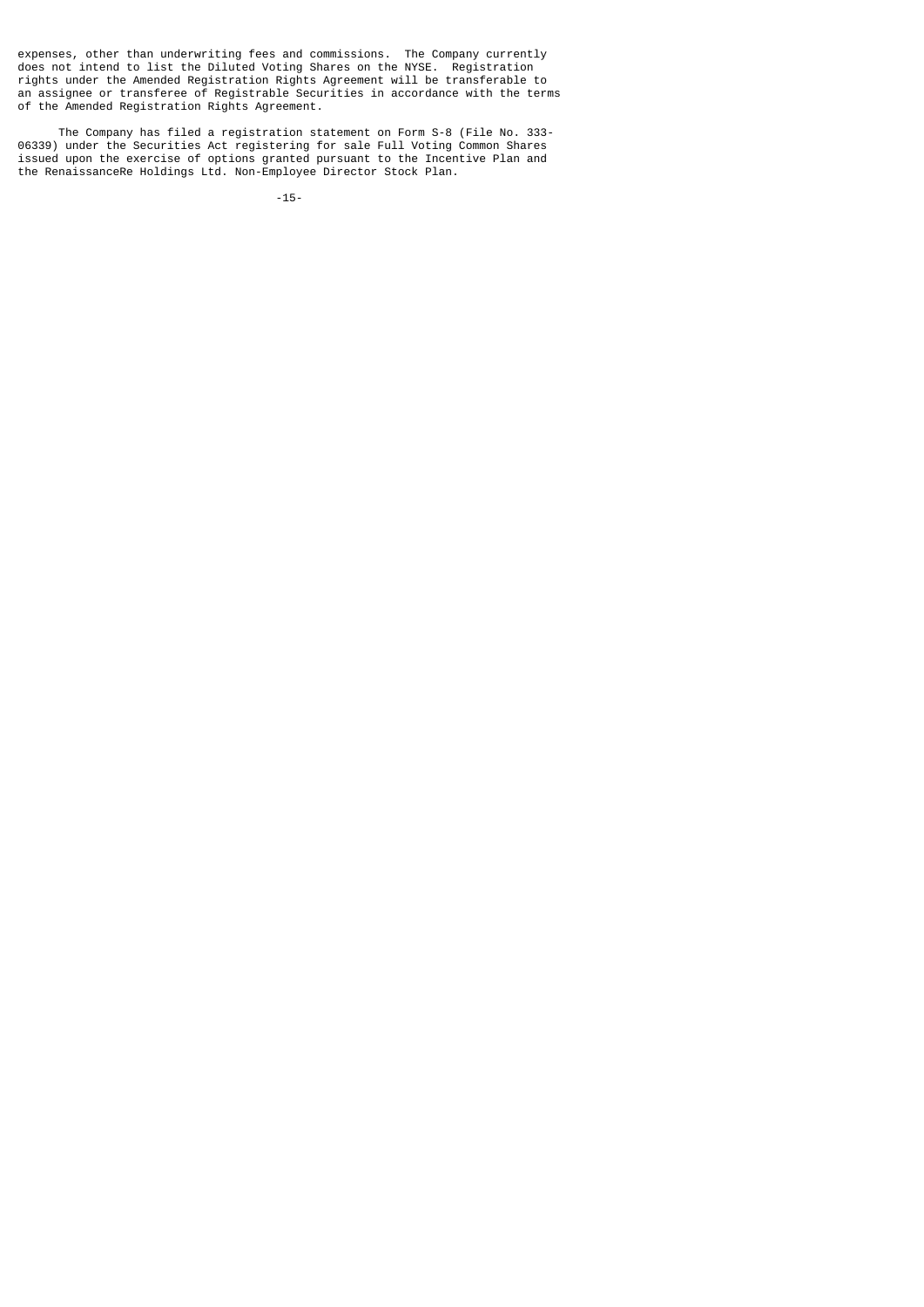## AMENDMENT TO THE BYE-LAWS SETTING FORTH THE TERMS AND CONDITIONS OF THE DILUTED VOTING CLASS I COMMON SHARES AND THE DILUTED VOTING CLASS II COMMON SHARES

 On October 18, 1996, the Board unanimously determined (Messrs. Greene, Igou, Lee, Lummis and Newman did not participate in such determination and vote) that the issuance of the Diluted Voting Shares (having the rights and preferences set forth in Annex I of Exhibit A hereto) to certain shareholders of the Company in exchange for an equal number of Full Voting Common Shares held by such shareholders on a one-for-one basis is advisable and in the best interests of the Company and its shareholders, and approved the issuance thereof, subject to shareholder approval of the New Shares Proposal. Pursuant to this Proposal, shareholders will vote to approve the full text of the requisite amendment and restatement of Bye-law 50 attached hereto as Exhibit A.

### RECOMMENDATION AND VOTE

 Approval of the New Shares Proposal described above requires the affirmative vote of a majority of the votes cast, in person or by proxy, at the Special Meeting. The Founding Institutional Investors have each informed the Company that they intend to vote their Full Voting Common Shares in favor of this Proposal at the Special Meeting. Therefore, approval of this Proposal at the Special Meeting is assured.

THE BOARD UNANIMOUSLY RECOMMENDS A VOTE FOR APPROVAL OF THE NEW SHARES PROPOSAL.

### PROPOSAL 2 - THE VOTING PROPOSAL

### AMENDMENTS TO THE BYE-LAWS REDUCING THE REQUISITE SHAREHOLDER VOTE FOR CERTAIN ACTIONS

 At present, Bye-law 43(b) requires the affirmative vote of at least 66- 2/3% of all issued and outstanding Full Voting Common Shares at an annual or special general meeting of shareholders of the Company to approve (A) an amalgamation or reorganization of the Company; (B) an acquisition or disposition of all or substantially all of the Company's assets; (C) a liquidation, dissolution or winding up of the Company; or (D) an alteration, amendment or repeal of paragraph (b) of such Bye-law. Bye-law 38 presently provides that, in the case of annual or special shareholder meetings at which matters referred to in Bye-law 43(b) are to be considered, the presence of two persons present in person representing in person or by proxy more than 66-2/3% of the total issued and outstanding capital shares of the Company shall constitute a quorum. The Voting Proposal contemplates (x) an amendment and restatement of Bye-law 43(b) reducing such requisite percentage to (i) the affirmative vote of a majority of all issued and outstanding capital shares of the Company in order to approve such item (A), and (ii) the affirmative vote of a majority of the voting rights attached to all issued and outstanding Common Shares in order to approve such items (B), (C) and (D), (y) an amendment and restatement of Bye-law 38 reducing the quorum requirement relating to shareholder votes contemplated by Bye-law 43(b), and (z) an amendment of Bye-law 43(b) providing that the Board shall, with respect to any matter required to be submitted to a vote of the shareholders of Renaissance Reinsurance, be required to submit a proposal relating to such matters to the shareholders of the Company and shall vote all the shares of Renaissance Reinsurance owned by the Company in accordance with and proportional to such vote of the Company's shareholders.

 On October 18, 1996, the Board unanimously determined (Messrs. Greene, Igou, Lee, Lummis and Newman did not participate in such determination and vote) that such amendment and restatement of Bye-law 43(b) and Bye-law 38 was advisable and in the best interests of the Company and its shareholders. full text of the amendment and restatement of Bye-law 43(b) contemplated by this Proposal is attached hereto as Exhibit B, and the full text of the amendment and restatement of Bye-law 38 contemplated by this Proposal is attached hereto as Exhibit C.

-16-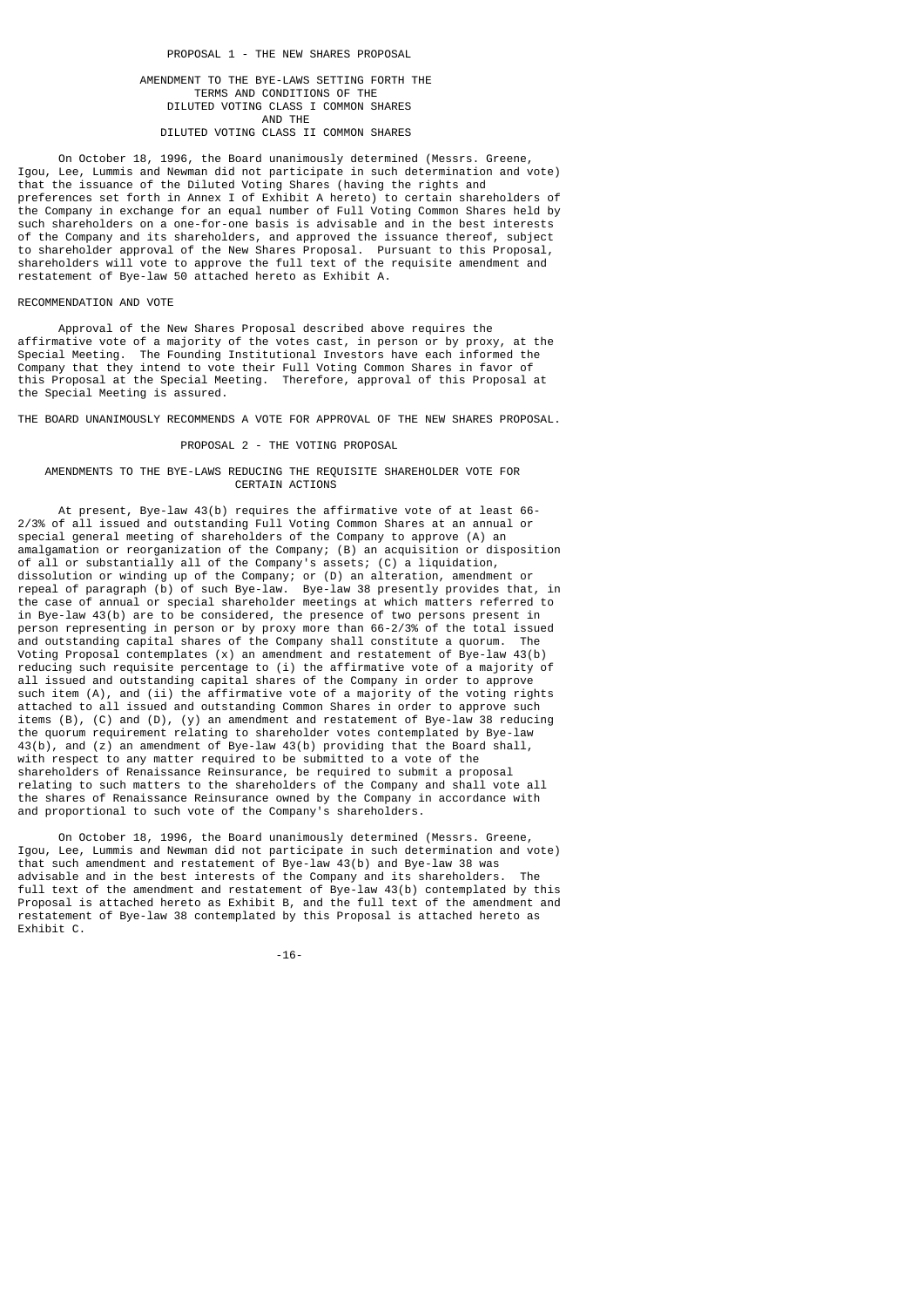#### RECOMMENDATION AND VOTE

 Approval of the amendment and restatement of Bye-law 43(b) described above requires the affirmative vote of at least 66-2/3% of the outstanding Full Voting Common Shares entitled to vote at the Special Meeting. Approval of the amendment and restatement of Bye-law 38 described above requires the affirmative vote of at least a majority of the votes cast, in person or by proxy, at the Special Meeting. The Founding Institutional Investors have each informed the Company that they intend to vote their Full Voting Common Shares in favor of this Proposal at the Special Meeting. Therefore, approval of this Proposal at the Special Meeting is assured.

THE BOARD UNANIMOUSLY RECOMMENDS A VOTE FOR APPROVAL OF THE VOTING PROPOSAL.

#### PROPOSAL 3 - THE BOARD PROPOSAL

## EXPANSION OF THE SIZE OF THE BOARD OF DIRECTORS FROM NINE MEMBERS TO ELEVEN MEMBERS AND AUTHORIZATION OF THE BOARD TO FILL THE RESULTANT VACANCIES

 At present, the Board consists of eight directors and one vacancy. Pursuant to the Amended Shareholders Agreement, the number of directors serving on the Board will be fixed at eleven, subject to the requisite affirmative vote of each of the Proposals and the consummation of the Recapitalization on or prior to December 31, 1996. On October 18, 1996, the Board unanimously determined (Messrs. Greene, Igou, Lee, Lummis and Newman did not participate in such determination and vote) that the increase in the number of directors serving on the Board from nine to eleven and authorizing the Board to fill the vacancies created thereby, without further shareholder action, is advisable and in the best interests of the Company and its shareholders.

 The Nominees will be appointed to the Board by the current members of the Board, without further shareholder action, subject to receipt of the requisite approval of the Proposals at the Special Meeting and the consummation of the Recapitalization, to serve until the 1997 Annual Meeting or until their successors are duly elected and qualified. See "DIRECTORS, EXECUTIVE OFFICERS AND NOMINEES OF THE COMPANY--Nominees" for further information regarding the Nominees.

### RECOMMENDATION AND VOTE

 Approval of the increase in the size of the Board from nine members to eleven members and the authorization of the Board to fill the two vacancies created thereby, without further shareholder action, requires the affirmative vote of a majority of the votes cast, in person or by proxy, at the Special Meeting. The Founding Institutional Investors have each informed the Company that they intend to vote their Full Voting Common Shares in favor of this Proposal at the Special Meeting. Therefore, approval of this Proposal at the Special Meeting is assured.

THE BOARD UNANIMOUSLY RECOMMENDS A VOTE FOR APPROVAL OF THE BOARD PROPOSAL.

### ADDITIONAL INFORMATION

## OTHER ACTION AT THE SPECIAL MEETING

 The Board knows of no other matters which are likely to be brought before the Special Meeting. However, if any other matters are brought before the Special Meeting, the proxyholders will vote proxies granted by shareholders in accordance with their best judgment.

-17-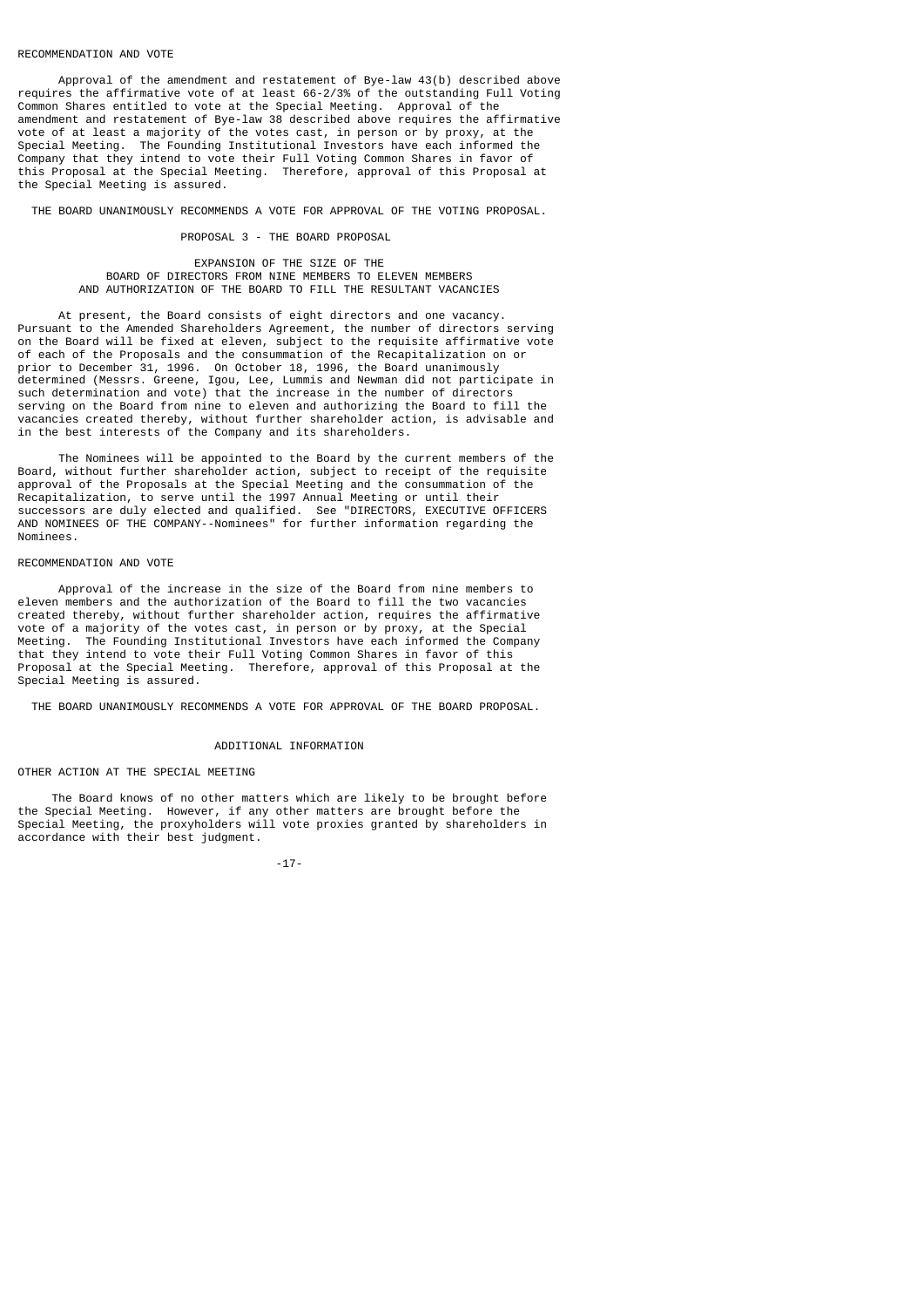#### 50. Rights of shares ----------------

 Subject to any special rights previously conferred on the holders of any existing shares or class of shares, the share capital of the Company shall consist of Common Shares, par value US\$1.00 per share, and shall, as authorized for issuance by the Board pursuant to these Bye-laws from time to time, be divided into 181,570,583 Full Voting Common Shares, 16,789,776 Diluted Voting Class I Common Shares and 1,639,641 Diluted Voting Class II Common Shares, the holders of which shall, subject to the provisions of these Bye-laws:

- (a) be entitled to one vote per share;
- (b) be entitled to such dividends as the Board may from time to time declare;
- (c) in the event of a winding-up or dissolution of the Company, whether voluntary or involuntary or for the purpose of a reorganization or otherwise or upon any distribution of capital, be entitled to the surplus assets of the Company; and
	- (d) generally be entitled to enjoy all of the rights attaching to shares.

 In addition, the Diluted Voting Class I Common Shares and the Diluted Voting Class II Common Shares shall have the rights, terms, restrictions and preferences as set forth in Schedule A to these Bye-laws.

A-1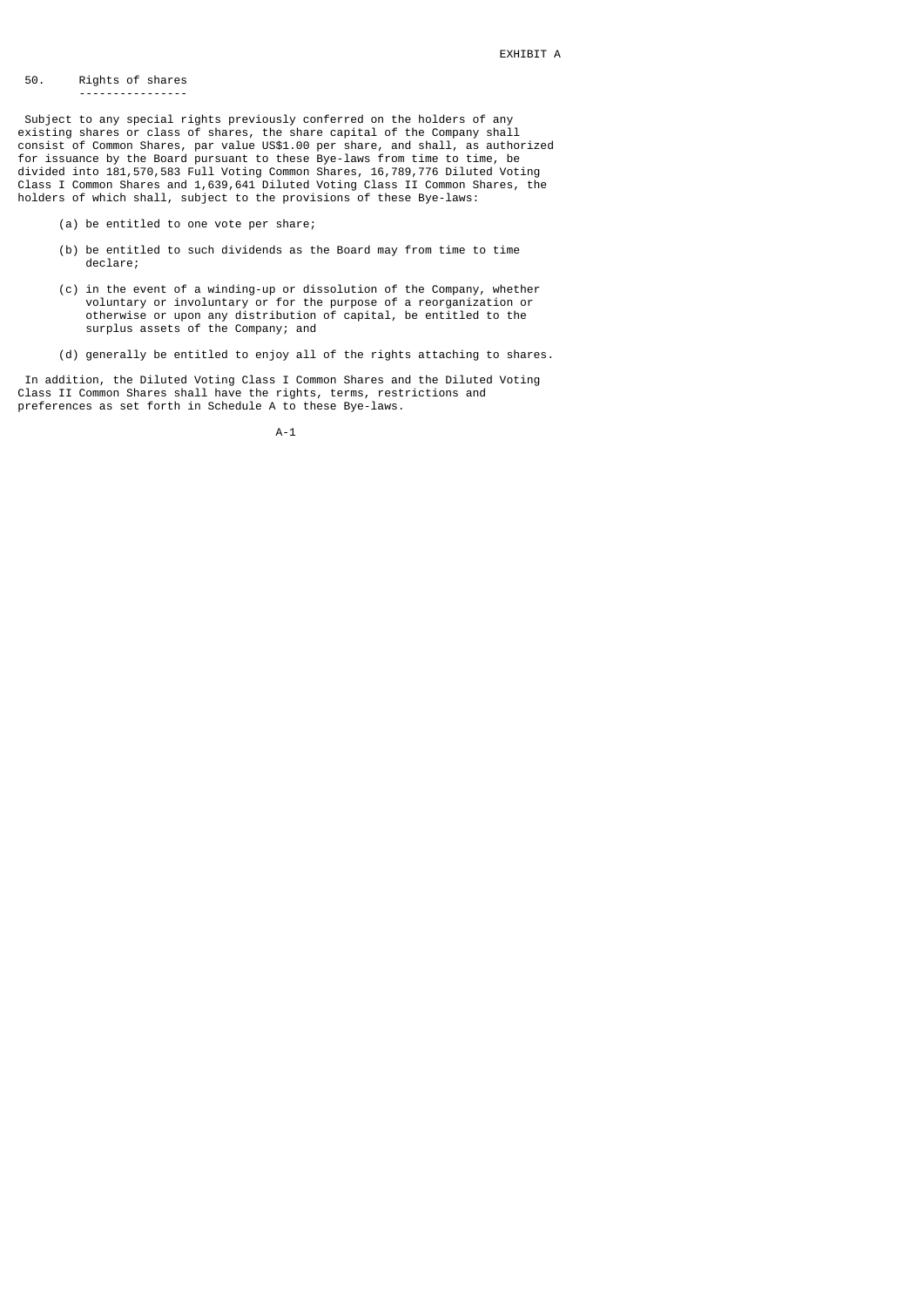43(b) (1) Notwithstanding any other provisions of these Bye-laws to the contrary, the Company may authorize or effect any amalgamation or other reorganization of the Company with or into any Person (other than an amalgamation pursuant to Section 107 of the Act) in a General Meeting only upon the affirmative vote of a majority of all issued and outstanding capital shares of the Company.

 (2) Notwithstanding any other provisions of these Bye-laws to the contrary, the Company may (i) authorize or effect any acquisition or disposition of all or substantially all of the assets of the Company; (ii) authorize or effect the liquidation, dissolution or winding-up of the Company or (iii) amend, alter or repeal any provision of this Bye-law 43 in a General Meeting only upon the affirmative vote of a majority of the voting rights attached to all issued and outstanding Common Shares of the Company.

 (3) Notwithstanding any other provisions of these Bye-laws to the contrary, with respect to any matter required to be submitted to a vote of the shareholders of Renaissance Reinsurance Ltd. ("Renaissance Reinsurance"), the Company shall be required to submit a proposal relating to such matters to the shareholders of the Company and shall vote all the shares of Renaissance Reinsurance owned by the Company in accordance with and proportional to such vote of the Company's shareholders; provided, however, that the Board shall not

 -------- ------ be required to submit such a proposal contemplated by this Bye-law 43(b)(3) to the shareholders of the Company at such time as Renaissance Reinsurance shall no longer be a subsidiary of the Company or no Diluted Voting Shares shall be outstanding.

B-1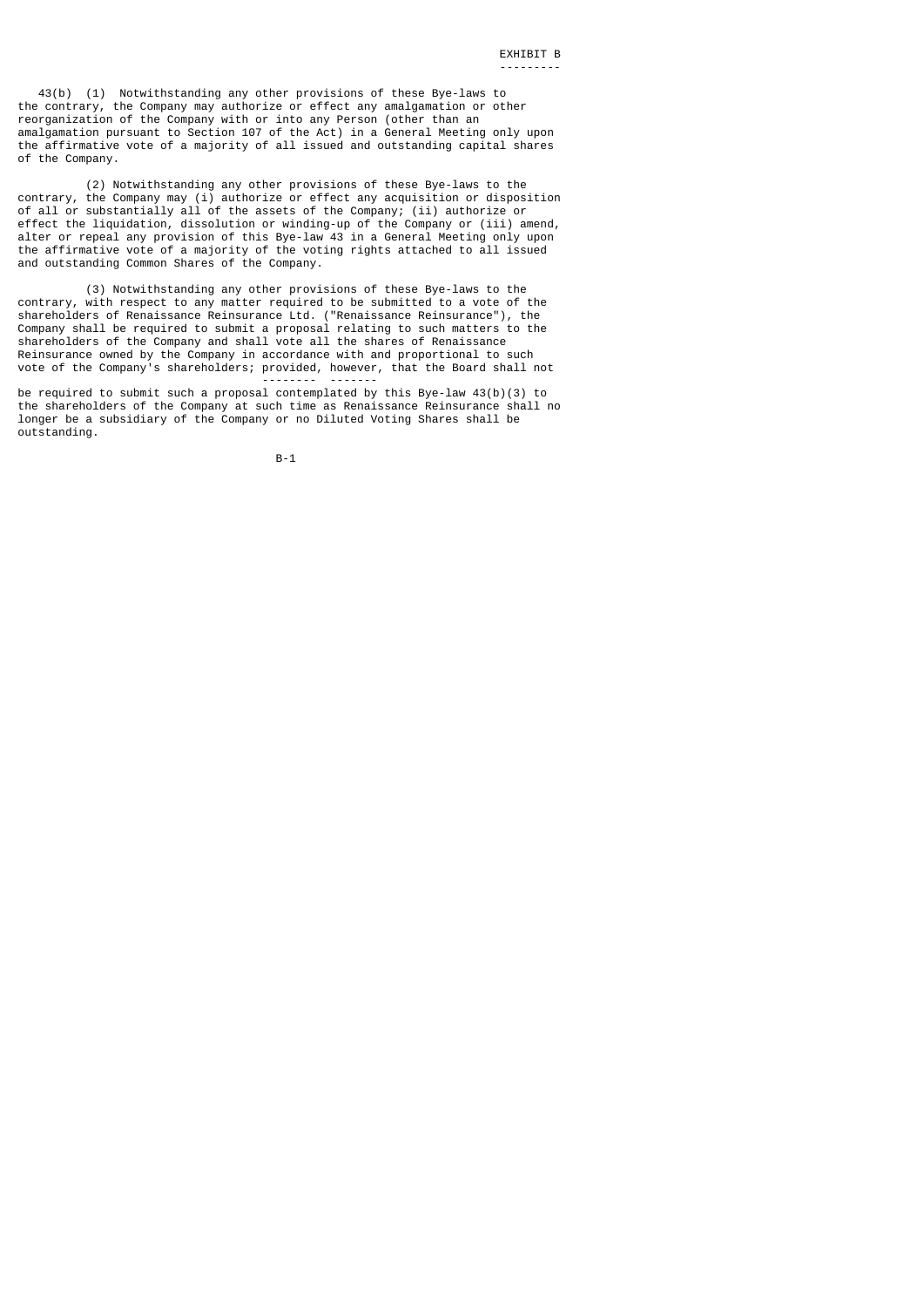#### 38. Quorum for General Meeting --------------------------

 At any General Meeting of the Company, two persons present in person and throughout the meeting representing in person or by proxy more than 50% of the total issued shares in the Company entitled to vote on the matters to be considered by the meeting shall form a quorum for the transaction of business. If, within half an hour from the time appointed for the meeting, a quorum is not present, the meeting shall stand adjourned to the same day two weeks later, at the same time and place or to such other day, time or place as the Board may determine. Unless the meeting is adjourned to a specific date and time, fresh notice of the date, time and place for the adjourned meeting shall be given to each Member in accordance with the provisions of these Bye-laws.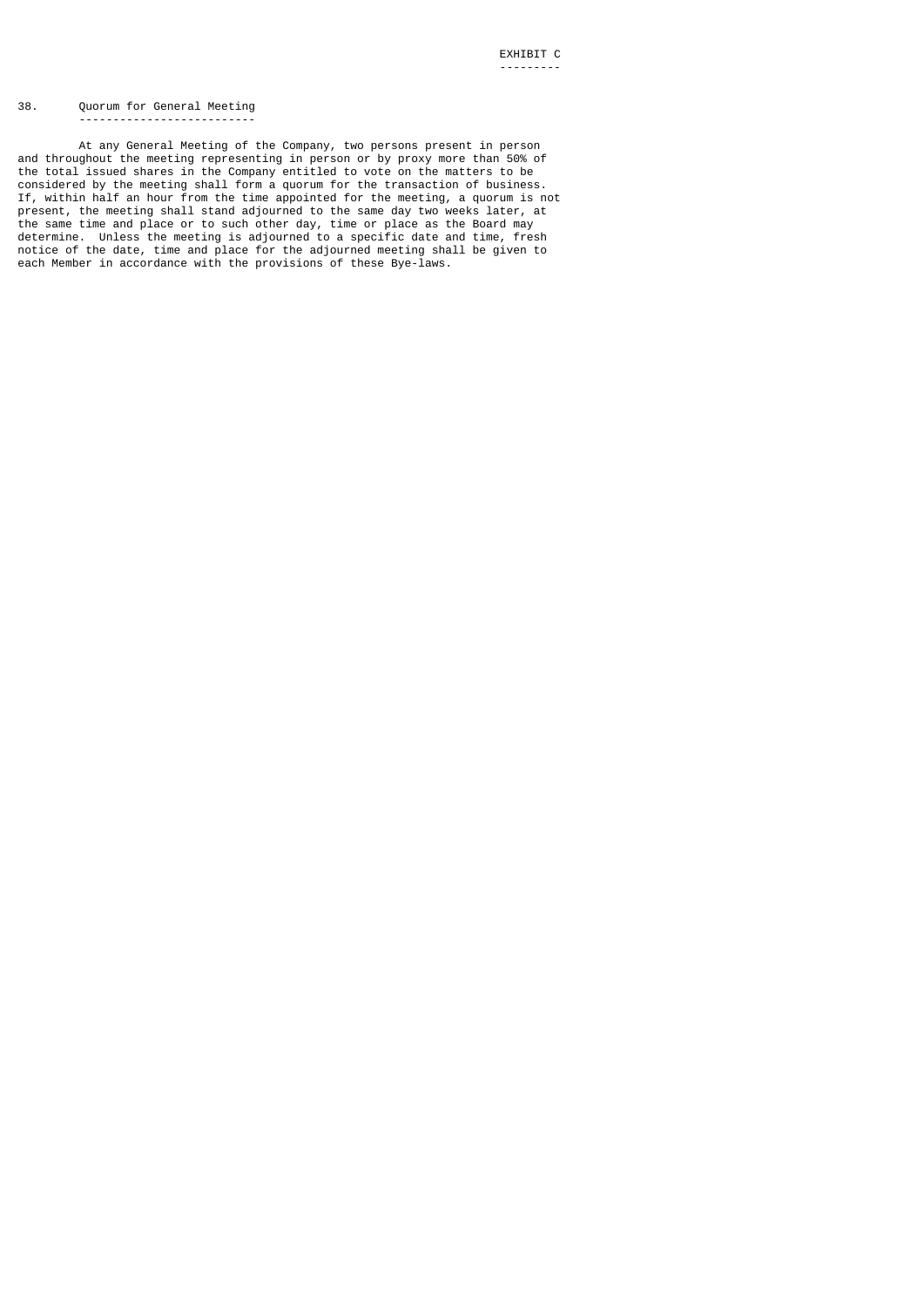[FORM OF PROXY-FRONT]

#### RENAISSANCERE HOLDINGS LTD.

 THIS PROXY IS SOLICITED ON BEHALF OF RENAISSANCERE HOLDINGS LTD. IN CONNECTION WITH ITS SPECIAL GENERAL MEETING OF SHAREHOLDERS TO BE HELD DECEMBER 23, 1996.

 The undersigned shareholder of RenaissanceRe Holdings Ltd. (the "Company") hereby appoints Keith S. Hynes and John D. Nichols, Jr., and each of them, as proxies, each with the power to appoint his substitute, and authorizes them to represent and vote as designated in this Proxy, all of the Common Shares, \$1.00 par value per share, of the Company held of record by the undersigned shareholder on December 9, 1996 at the Special General Meeting of Shareholders of the Company to be held on December 23, 1996, and at any adjournment or postponement thereof, with all powers which the undersigned would possess if personally present, with respect to the matters listed on this Proxy. In their discretion, the proxies are authorized to vote such Common Shares upon such other business as may properly come before the Special General Meeting.

THE SUBMISSION OF THIS PROXY IF PROPERLY EXECUTED REVOKES ALL PRIOR PROXIES.

 IF THIS PROXY IS EXECUTED AND RETURNED BUT NO INDICATION IS MADE AS TO WHAT ACTION IS TO BE TAKEN, IT WILL BE DEEMED TO CONSTITUTE A VOTE IN FAVOR OF EACH OF THE PROPOSALS SET FORTH ON THIS PROXY.

(continued on reverse side)

[FORM OF PROXY-BACK]

[X] PLEASE MARK VOTES AS INDICATED IN THIS EXAMPLE

| For | Against  | Abstain |
|-----|----------|---------|
| -   | $L_{-1}$ | $[-]$   |

1. To approve an amendment to the Amended and Restated Bye-laws of the Company (the "Bye-laws") creating by redesignation of the authorized share capital of the Company and setting forth the rights and preferences of two new series of capital shares of the Company consisting of (i) 16,789,776 shares of Diluted Voting Class I Common Shares, \$1.00 par value per share, and (ii) 1,639,641 shares of Diluted Voting Class II Common Shares, \$1.00 par value per share, which will be issued pursuant to the approval of the Board to certain shareholders of the Company in exchange for an equal number of Common Shares, par value \$1.00 per share, of the Company held by such shareholders on a one for-one basis.

| For    | Against | Abstain |
|--------|---------|---------|
| $\Box$ | — 1     | $[-1]$  |

2. To approve amendments to the Bye-laws (x) amending and restating Bye-law 43(b) to reduce the requisite affirmative vote at an annual or special general meeting of the Company's shareholders, from at least 66-2/3% of the issued and outstanding capital shares of the Company in order to approve (A) an amalgamation or reorganization of the Company; (B) an acquisition or disposition of all or substantially all of the Company's assets; (C) a liquidation, dissolution or winding up of the Company; or (D) an amendment to or repeal of such Bye-law, to (i) the affirmative vote of a majority of all issued and outstanding capital shares of the Company in order to approve such item (A), and (ii) the affirmative vote of a majority of the voting rights attached to all issued and outstanding Common Shares in order to approve such items (B), (C) and (D), (y) amending and restating Bye-law 38 to reduce the quorum requirements relating to shareholder votes contemplated by Bye-law 43(b); and (z) amending Bye-law 43(b) to provide that the Board shall, with respect to any matter required to be submitted to a vote of the shareholders of the Company's wholly-owned subsidiary, Renaissance Reinsurance Ltd. ("Renaissance Reinsurance"), be required to submit a proposal relating to such matters to the shareholders of the Company and shall vote all the shares of Renaissance Reinsurance owned by the Company in accordance with and proportional to such vote of the Company's shareholders.

| For   | Against | Abstain                           |
|-------|---------|-----------------------------------|
| . — 1 | L— J    | $\begin{bmatrix} 1 \end{bmatrix}$ |

3. To establish the number of directors serving on the Board at eleven, and to approve the Board's ability to fill the vacancies on the Board created as a result of the foregoing, without further shareholder action.

 RENAISSANCERE HOLDINGS LTD. RECOMMENDS THAT SHAREHOLDERS VOTE "FOR" THE PROPOSALS LISTED ABOVE.

- -------------------------------------------------------------------------------- PLEASE VOTE, DATE AND SIGN THIS PROXY BELOW AND RETURN PROMPTLY IN THE ENCLOSED ENVELOPE

- -------------------------------------------------------------------------------- Please sign your name or names exactly as it appears on your share certificate(s). When signing as attorney, executor, administrator, trustee, guardian or corporate executor, please give your full title as such. For joint accounts, all co-owners should sign.